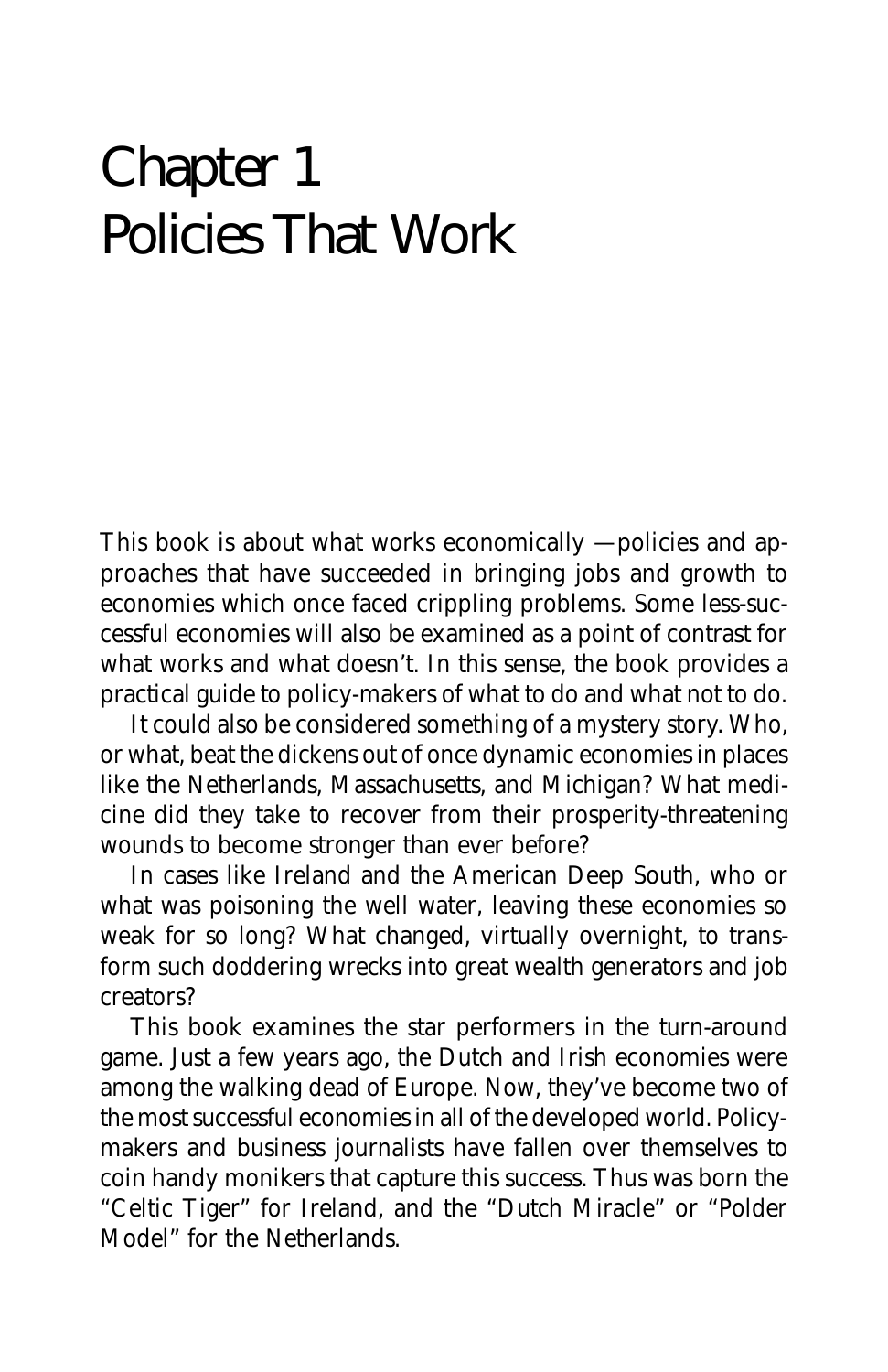The turn-arounds did not come accidentally or because of some fortuitous resource discovery, but rather because of consistent, deep, and widespread policy changes which reformed the Dutch and Irish economies from top to bottom. These policy changes will be fully examined in the chapters on Ireland and the Netherlands. Virtually the same set of reforms was launched in both nations, though the timing and depth of reform differed.

The extent of the turn-around in these two nations is hard to comprehend, especially that in Ireland. Ireland has long been one of Europe's most dismal performers, stuck on the periphery of the continent. Its chief export was its desperate, job-hungry people rather than any valued good or service. Just 15 years ago, things were even more desperate than usual in Ireland. Unemployment was soaring. Nearly one in five were without work. Ireland's deficit through the early 1980s averaged more than 12 per cent of GDP, about eight times the average rate of economic growth. The national debt soared.

Today, Ireland faces a labour shortage, and Irish recruiters scour the globe in an often-successful attempt to lure expatriates back home. The nation's debt melts away each year, and the vanishingly small deficit is less than a third the rate of economic growth. Government revenues have increased despite huge tax cuts. One comparison provides some idea of the speed of Ireland's growth in recent years. In the mid-1980s, Canada's per capita GDP was two and a half times the size of Ireland's. Now Irish per capita GDP exceeds Canada's.

Back in the 1970s, the Dutch were doing so poorly a new term entered the economic lexicon, "Dutch disease". This described the disastrous policy decisions that were strangling the Dutch economy. By 1984, unemployment had soared to over 17 per cent. The economy had been shedding thousands of jobs: between 1981 and 1983, nearly 300,000 jobs were lost. In 1984, 10,000 people were added a month to the unemployment rolls until the number reached 800,000.

Economic growth hovered close to zero through much of the 1980s. Dutch per capita GDP, which once exceeded the OECD average, continually lost ground and in 1980 fell below the OECD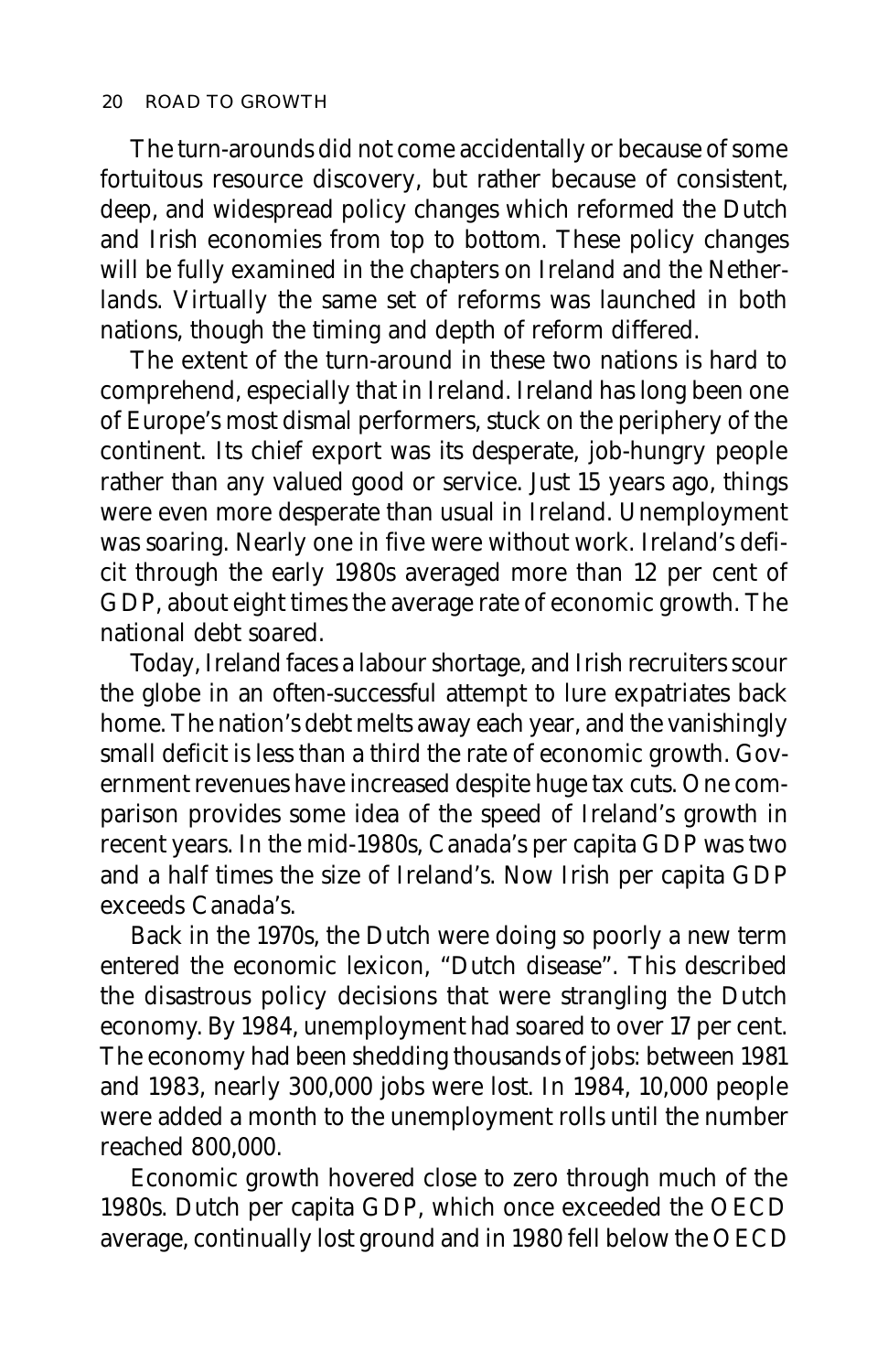average. Dutch finances deteriorated badly. The deficit through much of the early 1980s was nearly 15 per cent of GDP.

The Dutch cure was remarkable. Unemployment has fallen to about 4 per cent, despite increasing participation in the work-force. The number of jobs in the Dutch economy swelled from five million in the mid-1980s to nearly seven million in the mid-1990s, and the number of jobs continues to increase.<sup>1</sup> The Dutch economy has been growing strongly, and per capita GDP again exceeds the OECD average. The Dutch budget is essentially balanced. The deficit is less than 1 per cent of GDP. As in Ireland, government revenues have increased despite tax cuts. The chapter on the Netherlands will examine the causes of Dutch disease and the policy changes that transformed Dutch disease into the Dutch Miracle.

In the United States, the Deep South held a position analogous to that of Ireland in Europe. The South was the perennial laggard, on the periphery of the U.S. economy, as isolated from the real economic action as Atlantic Canada is from that in the Canadian economy today. Georgia was a sleepy state in the deepest of the Deep South, along with its sister states of Alabama and Mississippi. Georgia's backwardness even turned up in popular songs: in "The Dock of the Bay", Otis Redding sang that he'd "left my home in Georgia [and] headed for the Frisco Bay" hoping for better times. Georgia was a "going down the road" state.

The amazing thing is that it requires some effort to recreate this mental picture of Georgia. Today, we think of Georgia as one of the most advanced economies anywhere. Atlanta boasts a spectacular skyline. Many of the world's most dynamic companies are headquartered there. Tens of millions of people see pictures from Atlanta every day on the Atlanta-based CNN. Georgia's economy creates between 100,000 and 150,000 additional jobs each year. Between 1980 and 1996, Georgia's per capita GDP soared from

<sup>1.</sup> These numbers are from the U.S. Bureau of Labor Statistics, which uses a standardized definition. I use these data to get a consistent measure across differing economies. The Dutch statistics show fewer jobs both back in the 1970s and today.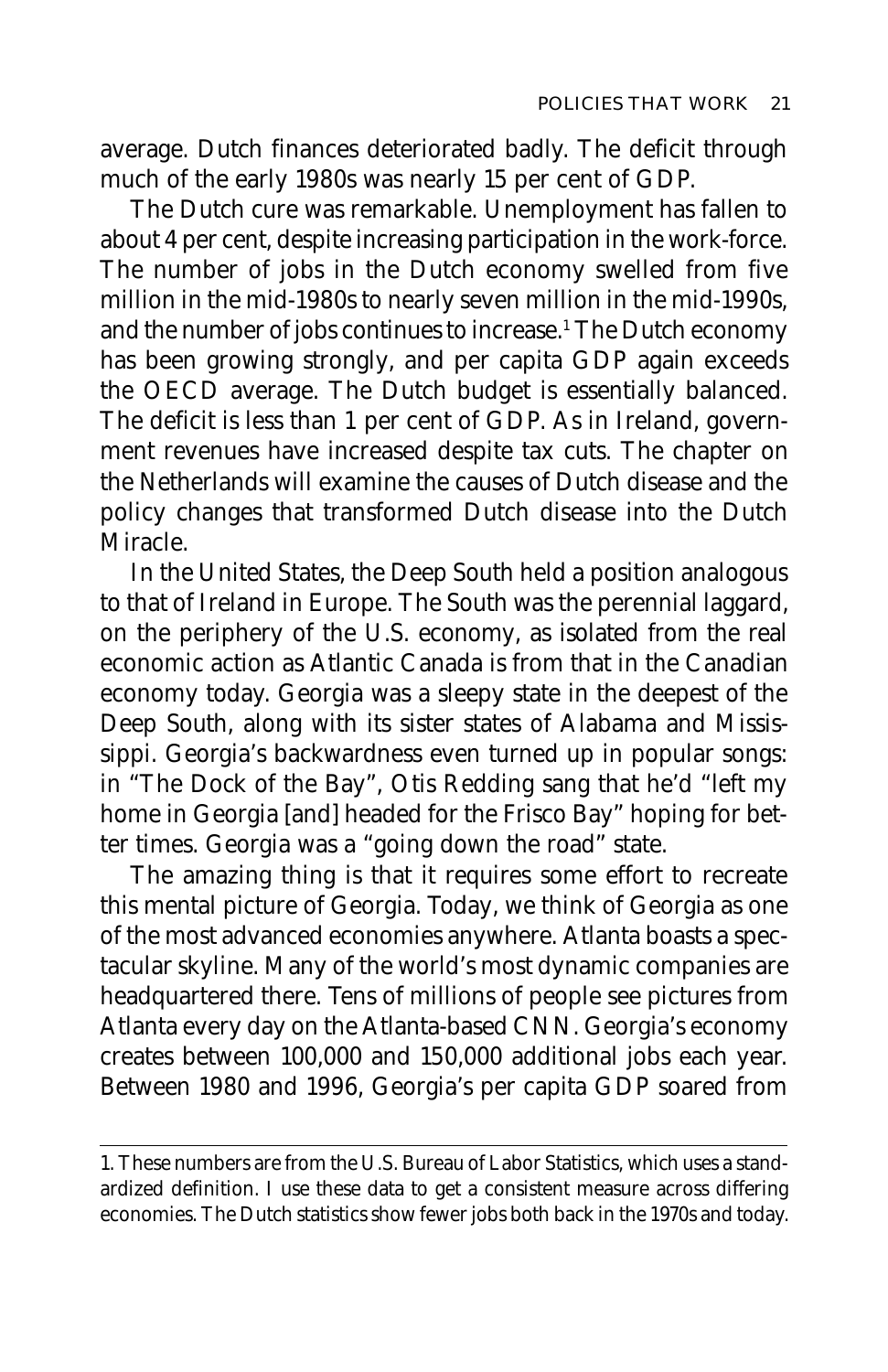86 per cent of the U.S. national average to 106 per cent of the national average. U.S. economic growth may have been strong, but Georgia's was that much stronger.

In the 1980s and early 1990s, Massachusetts suffered crippling blows to its essential high-tech sector. Through the 1980s, the minicomputer industry had been the centrepiece of the Massachusetts high-tech sector. That industry essentially collapsed in the late 1980s and the early 1990s, pushed out of the office by personal computers and workstations. The end of the Cold War decimated Massachusetts's huge defence industry. The malaise spread well beyond the high-tech sector. Businesses were collapsing or fleeing the state for any number of reasons, including sky-rocketing taxes that had earned the state the nickname "Tax-achusetts".

By the late 1980s, employment had stopped growing in Massachusetts. In just 12 months — from mid-1990 to mid-1991 — Massachusetts lost over 200,000 jobs. Unemployment soared to nearly 10 per cent, and would have gone much higher if hundreds of thousands of workers had not left the work-force and the state. Here again, the turn-around has been dramatic. Since 1991, the Massachusetts economy has added nearly half a million jobs. Unemployment has fallen below 4 per cent. Workers have an easier time finding a job than employers have finding workers.

Michigan's fall from economic grace was so great that it got a name. Michigan was the epicentre of the U.S. "rust belt". Michigan's economy was built on the automotive industry, and in the 1970s the U.S. automotive industry was headed for a devastating wreck. By the early 1980s, the rustbelt was no mere concept; it was a vivid image of the Michigan landscape, dotted by closed and rusting factories, which had once spun out the state's prosperity. In less than three years, from mid-1979 to the beginning of 1983, Michigan lost nearly half a million jobs. Unemployment soared to 16 per cent. The turn-around has been remarkable. Since 1983, over 1.4 million jobs have been created in Michigan. The state's unemployment rate has fallen to under 5 per cent. That's even lower than Michigan unemployment before the onset of the rustbelt era.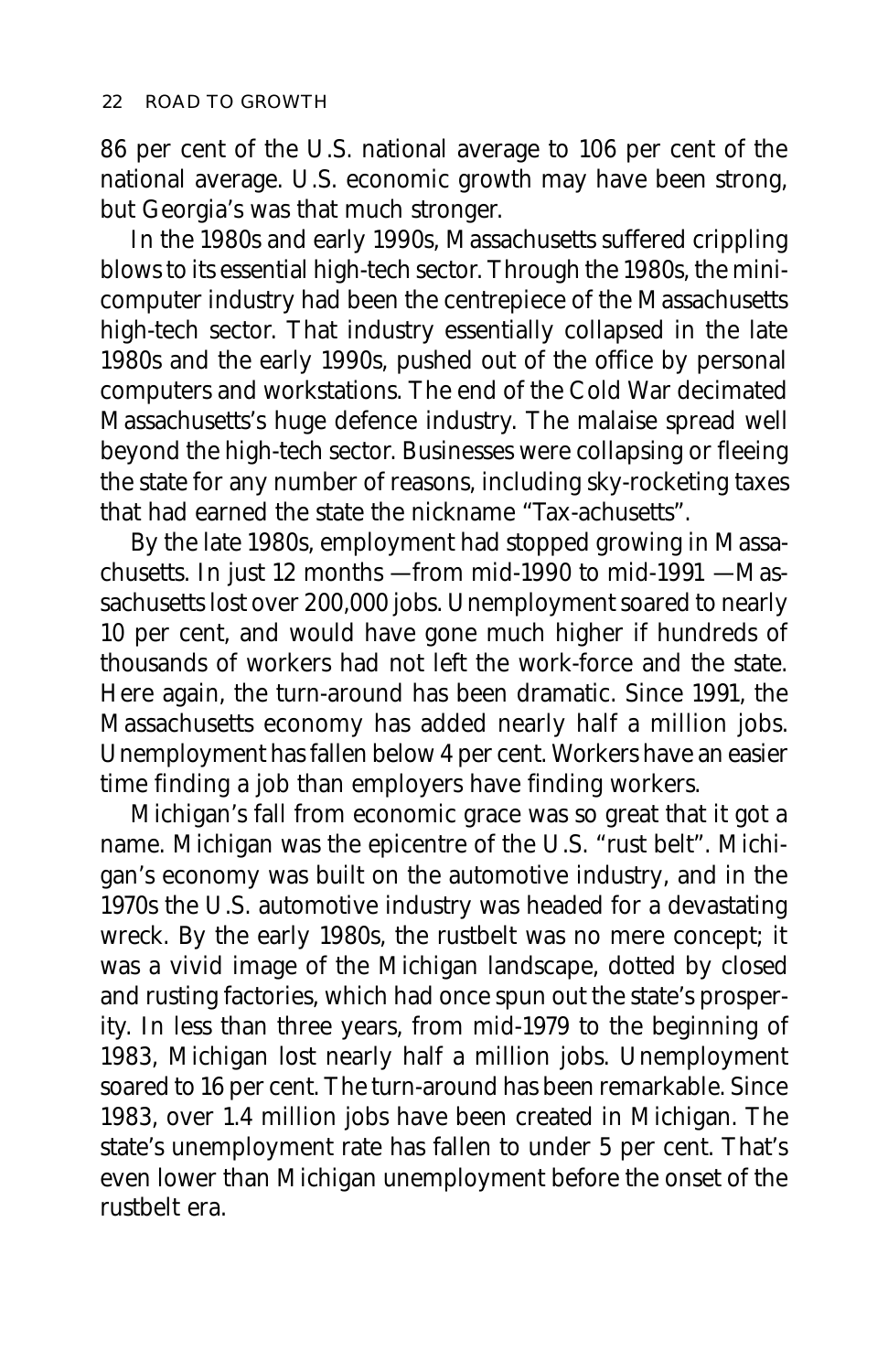As a point of contrast, the book examines several less-successful economies, to see what marks successful policy off from unsuccessful policy. Louisiana has lagged far behind other southern states, making it a natural choice for comparison. Why has this southern state, the one with the most obvious economic potential — situated at the nexus of one of the world's great transportation routes, the Mississippi River, blessed by immense natural-resource wealth, and benefiting from a large population and domestic market — failed to match the growth and job creation found in its less-well-endowed neighbours?

Maine provides a convenient point of comparison with Massachusetts. Maine tends to go up and down with the Massachusetts's economy, yet it has not fully shared Massachusetts's revival, nor has its convergence towards the national level of economic activity matched the record of other lagging states.

This selection of jurisdictions provides several advantages. It includes economies that have overcome long-term, historic weaknesses (Ireland and the Deep South), as well as jurisdictions which recovered from crippling economic downturns (the Netherlands, Michigan, and Massachusetts).

It provides a taste of the different flavours of today's market economy. Among the Western world's major economies, the United States has the least fettered markets and the smallest government. The Irish and Dutch economies are fundamentally market economies, but they are influenced by powerful corporatist entities representing labour, business and government. These groups can collectively manipulate market signals, particularly labour-market signals. They can negotiate broad agreements on nation-wide wage levels. For this reason, these economies are often classified as "corporatist" (see Appendix).

The mix of jurisdictions examined also provides an interesting range of political settings, from the right-wing environment of the Deep South, to hard-to-classify Irish politics, to the soft-left-wing Dutch milieu, where the 1990s reformist government was headed by a former union leader, who had led the largest federation of Dutch unions.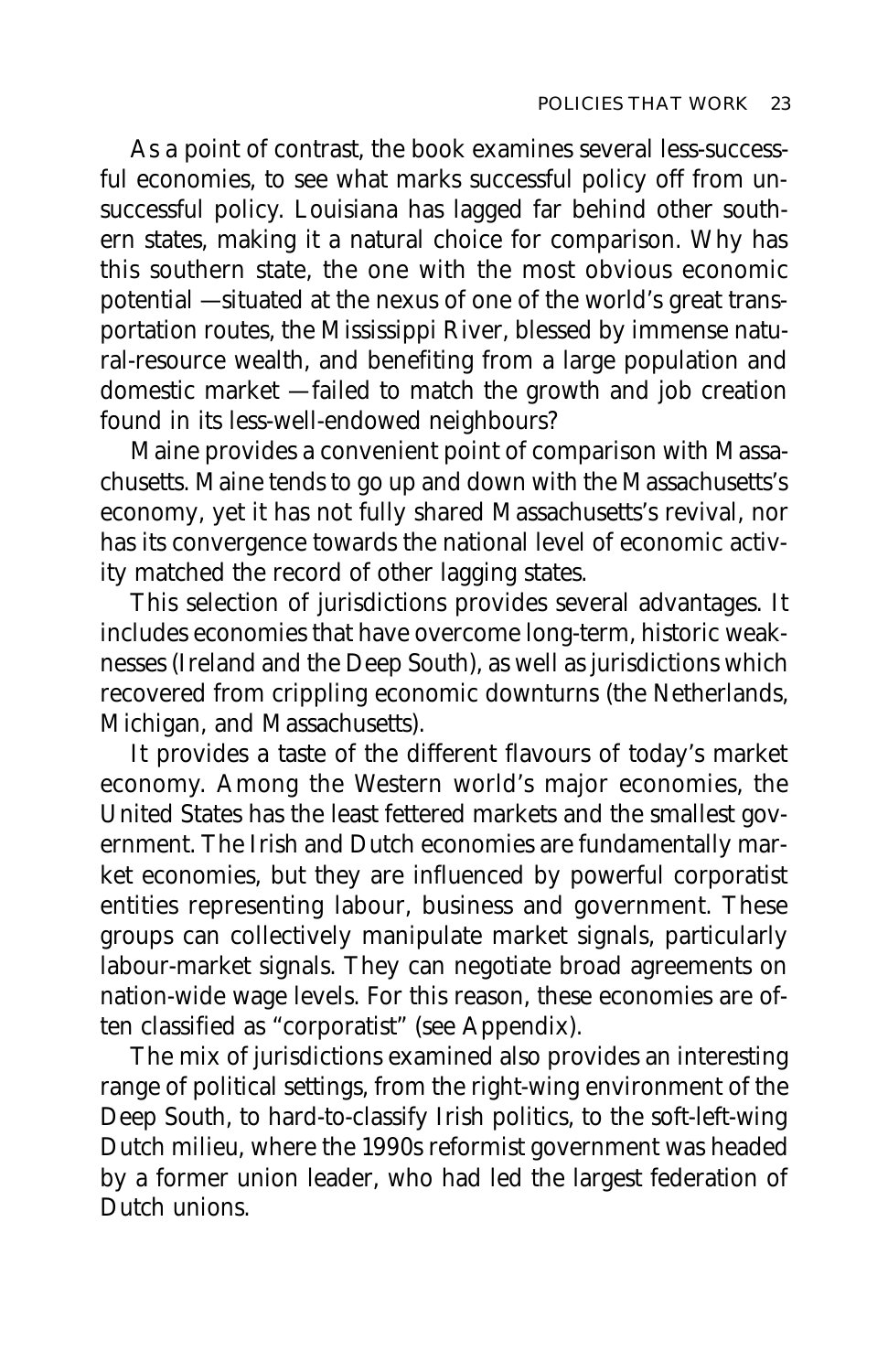This selection also makes it possible to distinguish between what might loosely be termed "man-made" economic disasters versus "natural" economic disasters. Both the Dutch and Irish economic problems fall into the first category. Economic problems were largely self-inflicted. The Dutch economy had been one of the most successful in post-war Europe, while the Irish economy, for the first time in its history, experienced strong sustained growth in the 1960s. In both cases, a disastrous policy mix knocked the economy off its growth course.

Michigan comes closest to having suffered a "natural" economic disaster, in that state policy-makers obviously had nothing to do with the onslaught of foreign competition that decimated the automotive industry. Massachusetts suffered from a mix of bad policy and bad times in its technology sector. Georgia sat on a pile of historical weaknesses, not the least of which was racism, which not only deprived the state of the full use of the talents of all its citizens, but also set group against group in an effort, on one side, to protect privilege and, on the other, to achieve fair treatment.

The number of different jurisdictions examined does create one difficulty. Identical data series are not available for each jurisdiction, and this limits data comparisons in some cases. As well, some of the problems and structures will not have exact parallels in all economies. This means each jurisdiction may be painted in slightly different hues.

Despite this weakness, the variation in type of economic problem, economic structure, and political background is important. It raises a most interesting question: Do successful economic polices, in such differing environments, have important elements of commonality that can be applied to other economies?

## **COSTS**

Indeed they do. While the type of economic structure and problems examined vary a great deal, the strategy utilized in successful jurisdictions boils down to a surprisingly simple, even obvious idea which can easily be duplicated, albeit in different forms, in widely varied economic jurisdictions. Put simply, the strategy is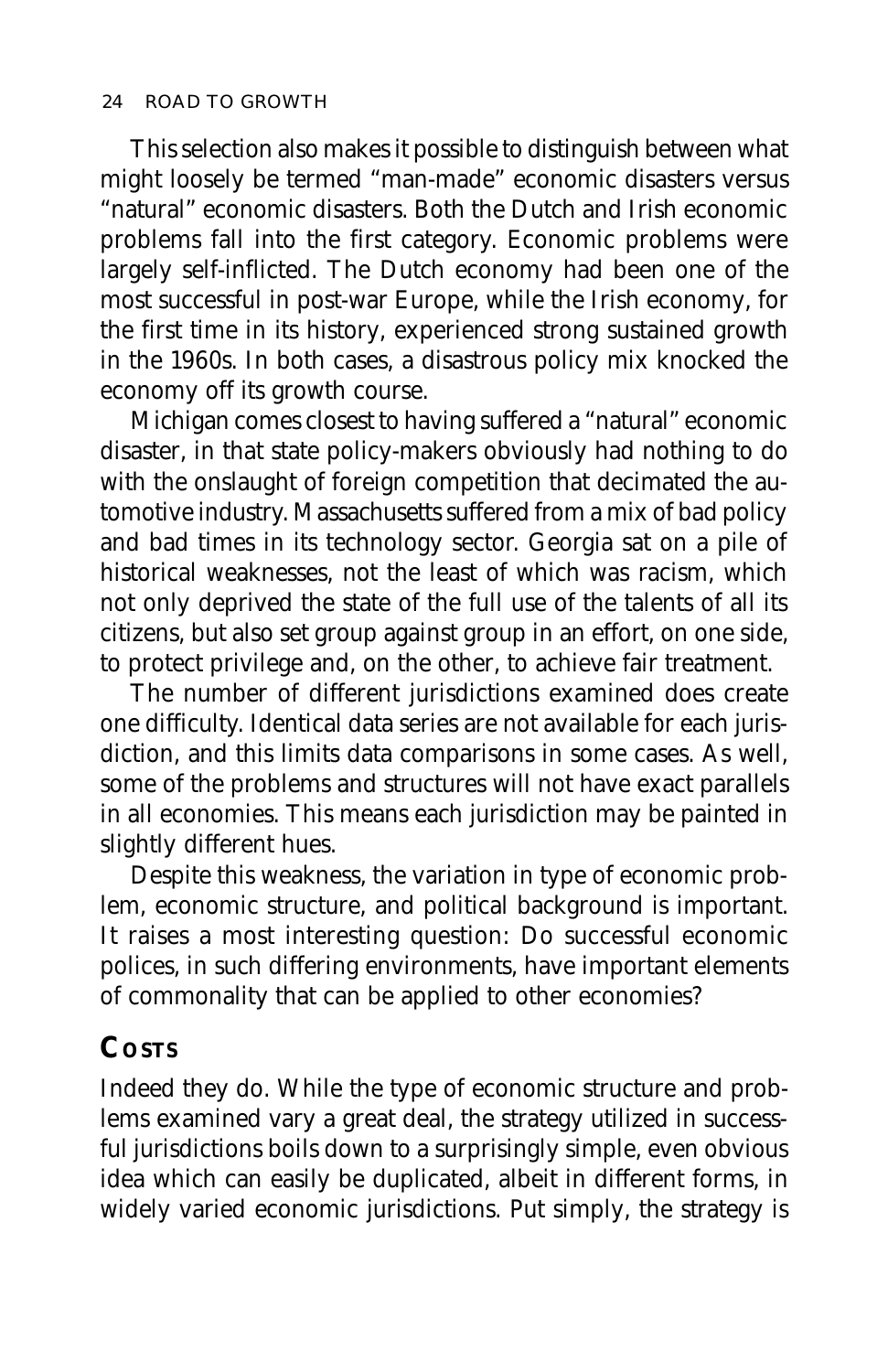to reduce costs in the economy to allow investors to reap increased profits, thus encouraging further investment, increased productivity, and, ultimately, higher wages.<sup>2</sup> In the Netherlands and Ireland, this was accomplished through tax reductions, and cooperation between unions, business, and government in holding down wage growth. Even the union leadership argued in favour of wage moderation on the grounds that profits needed to be improved.

A similar story emerges in the United States. Georgia's powerful economic growth has been fuelled by low costs, both in taxes and wages. State governments in Michigan and Massachusetts reduced expenditures and taxes to boost economic growth. Flexible, largely self-equilibrating labour markets in the United States put downward pressure on wages during recessions, reducing costs. This was the same result as was achieved in Ireland and the Netherlands. In the United States, it occurred through market mechanisms. In Ireland and the Netherlands, it was accomplished through an explicit policy decision, supported by unions, to rein in wages in favour of profits.

All this — lower taxes, wage moderation — opened more room for profits, which attracts further investment. Higher profits provide investors with the means for further investment and the incentive for increased investment. New investment generates jobs and wealth. Still, this approach has been criticized as one that amounts to a race to the bottom, sacrificing workers' income and government's ability to provide services. In fact, the exact opposite is true. Typically tax cuts within a year or two result in greater government revenues, as increased growth quickly makes up for

<sup>2.</sup> Other views of development can also be viewed under the rubric of *costs*. For example, the idea of economic clusters, most famously the software cluster in Silicon Valley, is partly based on the idea of cost advantage. Finding and recruiting essential personnel is easier and cheaper within a geographic cluster of similar industries. Not finding the right skills can be hugely costly. The same holds true of access to suppliers and customers. Clusters are also powered by a diffusion of ideas and expertise, but this is another way of saying that essential information can be more inexpensively obtained within a cluster.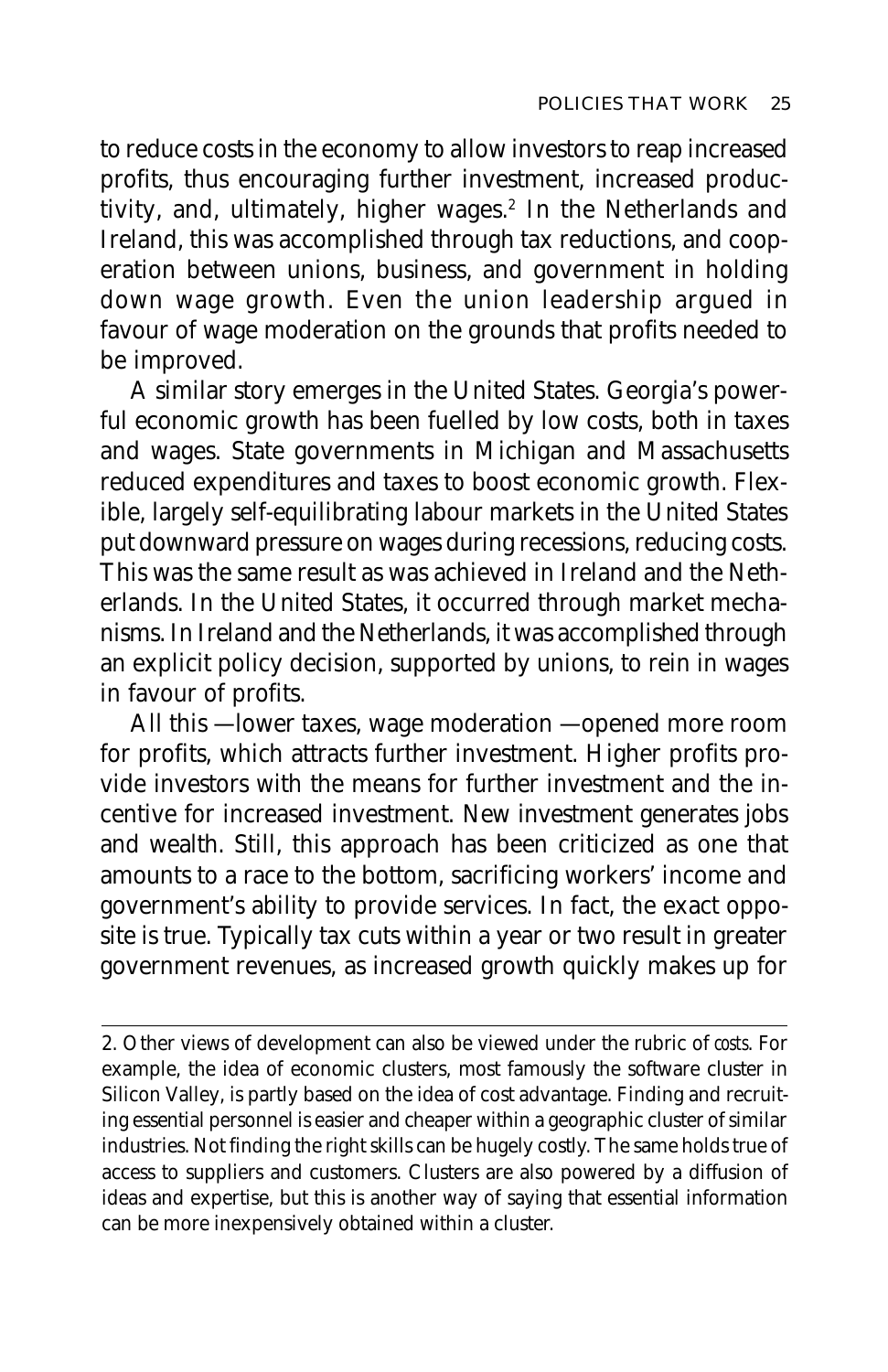the cuts. This is exactly what happened in each of the jurisdictions examined in this book.

Similarly, as we shall see, *real* wages in the Netherlands and Ireland grew more strongly after unions shifted from tough bargaining to a policy of wage moderation explicitly intended to increase business profits. This had two positive effects on longerterm wage growth. As investment, attracted by profits, increased, so too did the capital/labour ratio. This naturally made workers more productive and their labour more valuable. And, as employment grew, learning-by-doing and other forms of training also increased the value of labour. This created the room for real increases in wages that did not cut into profits, holding open the door to further investment and wage increases.

It is important to contrast this approach with the negotiating militancy that both Irish and Dutch unions abandoned in the 1980s. In any given year, unions would negotiate for as much as they could get. Businesses, rather than close down, would agree to high wages, even if it meant profits were virtually eliminated, as they were in Ireland and the Netherlands. That deprived businesses of the means and the incentive for further investment. Productivity stagnated. In the next round of tough bargaining, businesses would have little extra to give workers in real terms. Nominal wages were forced up, but gains were eaten away by inflation, since the economy itself had no more wealth to spread around. Through this period, Irish and Dutch real wages stagnated or fell.

Now Dutch and Irish unions calibrate wage demands to leave employers strong profits, generating future investment. In other words, they are careful not to kill the golden goose which provides the means for wage increases in future years. Now Irish and Dutch wages are on a steady upward path, maintained paradoxically by a bargaining strategy in which unions refrain from seeking the maximum possible settlement in any given year.

## **CONVERGENCE**

Half a century of empirical research confirms powerful theoretical reasons to believe that lagging economies naturally catch up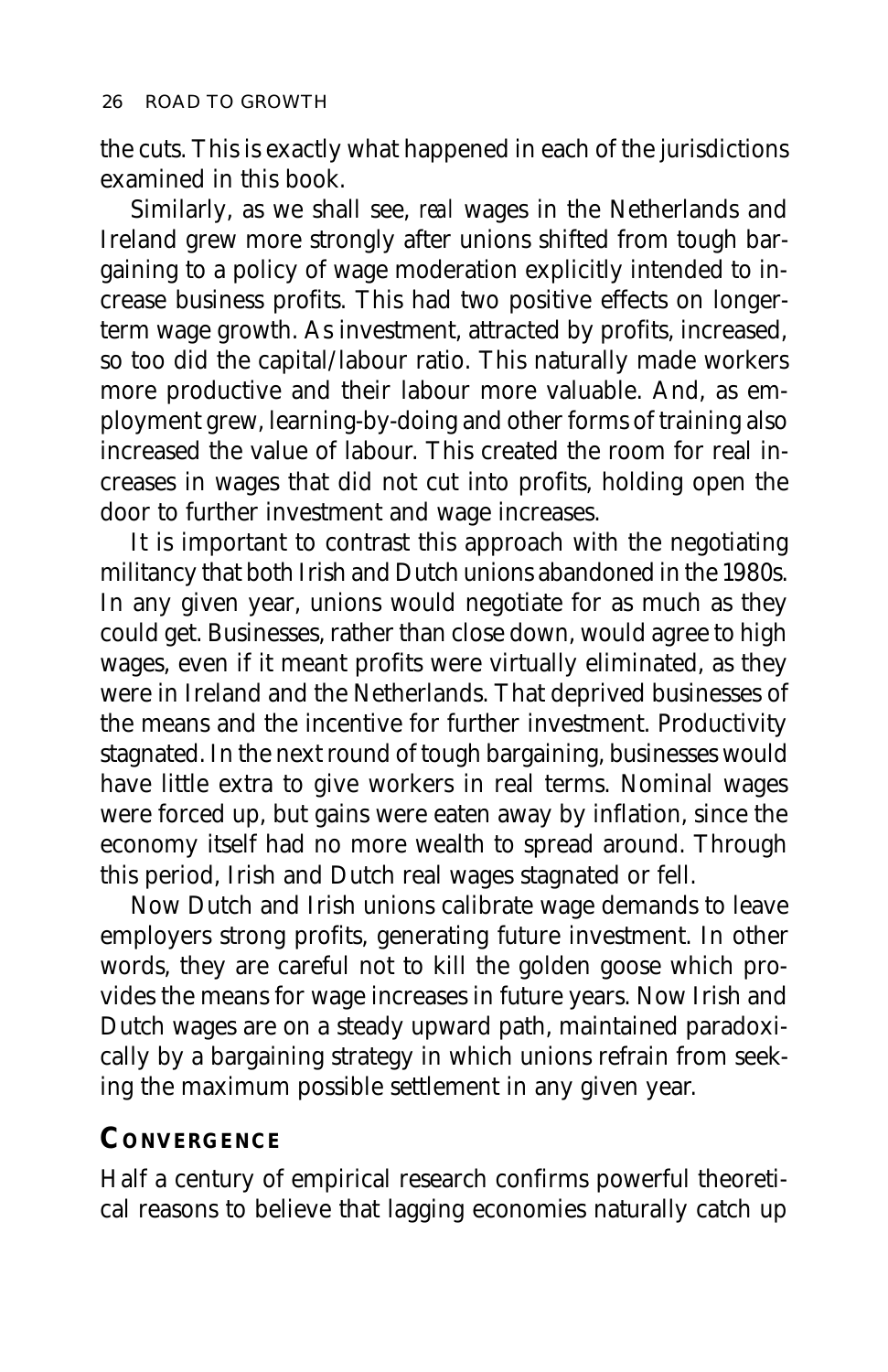with advanced ones. This is an optimistic prediction. It says that, even if advanced nations are growing quickly, lagging regions should grow more quickly.

Convergence is due to the spread of productive ideas and methods, profit opportunities in under-invested economies, lower wages that draw capital, and increasing skills as investment creates jobs. A key mechanism here is the idea of labour/capital ratio. When labour is abundant relative to capital, labour costs should be relatively low and potential returns, profits, on the scarce resource, capital, should be relatively high. The profit motive attracts capital and creates jobs and economic growth. This mechanism can be derailed by policies that either inflate the cost of labour or reduce returns on capital.

The same story applies to human capital — education and training — though here human capital may increase not merely by added investment in human capital but also by an indirect route — learning-by-doing. As workers become accustomed to working in non-traditional industries, their productivity improves. The process continues as capital is added. This could be regarded as investment by workers and the firm in human capital, or simply as a positive externality of investment-driven economic growth.

Not all economies join the convergence club, though. In fact, the gap between most rich and poor nations has been growing. Membership in the convergence club is straightforward. Economies which have been closing the gap with advanced economies have a number of shared characteristics — an educated populace (or at least an emphasis on education in public policy that is reflected by a large commitment to improving the educational standing of the populace),3 market economy, limited government

<sup>3.</sup> Canada spends a larger portion of its national output on education than any other country in the OECD yet has, by some accounts, the lowest rate of productivity growth of all these countries. One of the problems with measuring the quality of education is that the level of expenditure correlates poorly (if at all) with the actual output of the system. Thus, measuring expenditure provides a poor indicator of quality. How education is delivered seems much more important than how much is spent.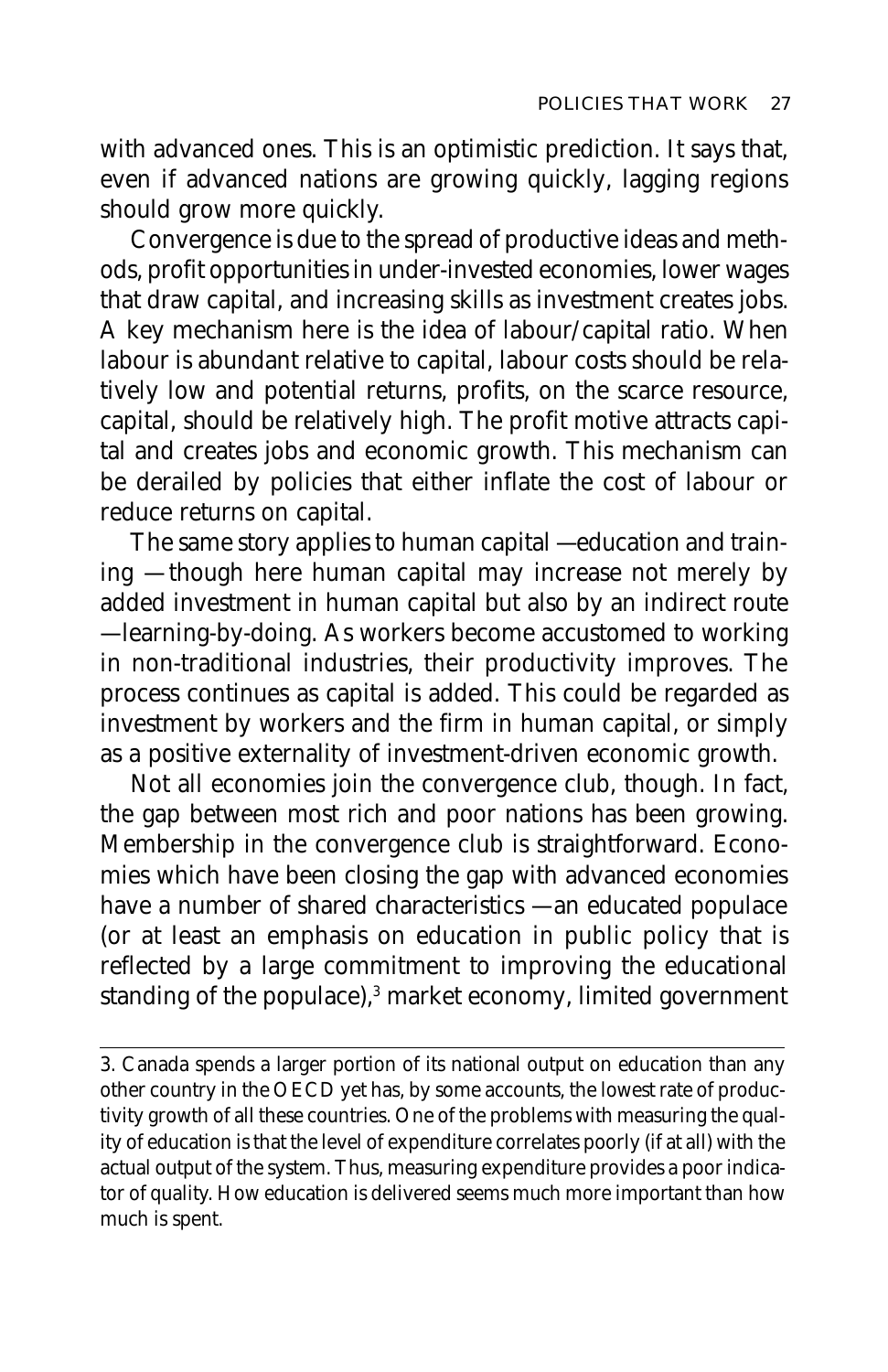interference in markets, the rule of law, property rights, and stable institutions, including political stability. For the most part, economies that lack these characteristics are either failing to converge with richer nations or, more typically, are falling further behind them. However, while it is true to say that in much of the world the gap between rich and poor is increasing, what this really reflects is a growing gap between market and non-market economies. The story is exactly the opposite among market economies, where the gap is narrowing.

In regions characterized by market economies, the "convergence effect" shows up strongly in econometric testing, whether in U.S. states, European regions, or Japanese prefectures. All a lagging region needs is a sensible policy regime — one no worse, or not much worse, than those advanced regions. There is the rub. Lagging regions can be held behind by bad policy. For example, Atlantic Canada, which will be studied in the second volume of this book, has converged with the rest of Canada at only one-third to half the rate of convergence in the United States, Europe, and Japan, although Atlantic Canada has received from the federal government huge wealth transfers and development programmes meant to spur economic growth.

There's even better news from within developing nations. Econometric testing shows that economic growth, instead of increasing inequalities, raises incomes across the board, reducing absolute poverty and improving social conditions, as measured by the proxy of infant mortality.

Development economists used to worry that the benefits of growth would be undone by increases in income inequality. Recent evidence has shown conclusively, however, that this is not so.... [One] study examined recent per capita growth and poverty reduction in 67 countries for which household data were available. It found that every country with increasing per capita household income saw poverty decline, and every country with declining per capita income saw poverty increase. In the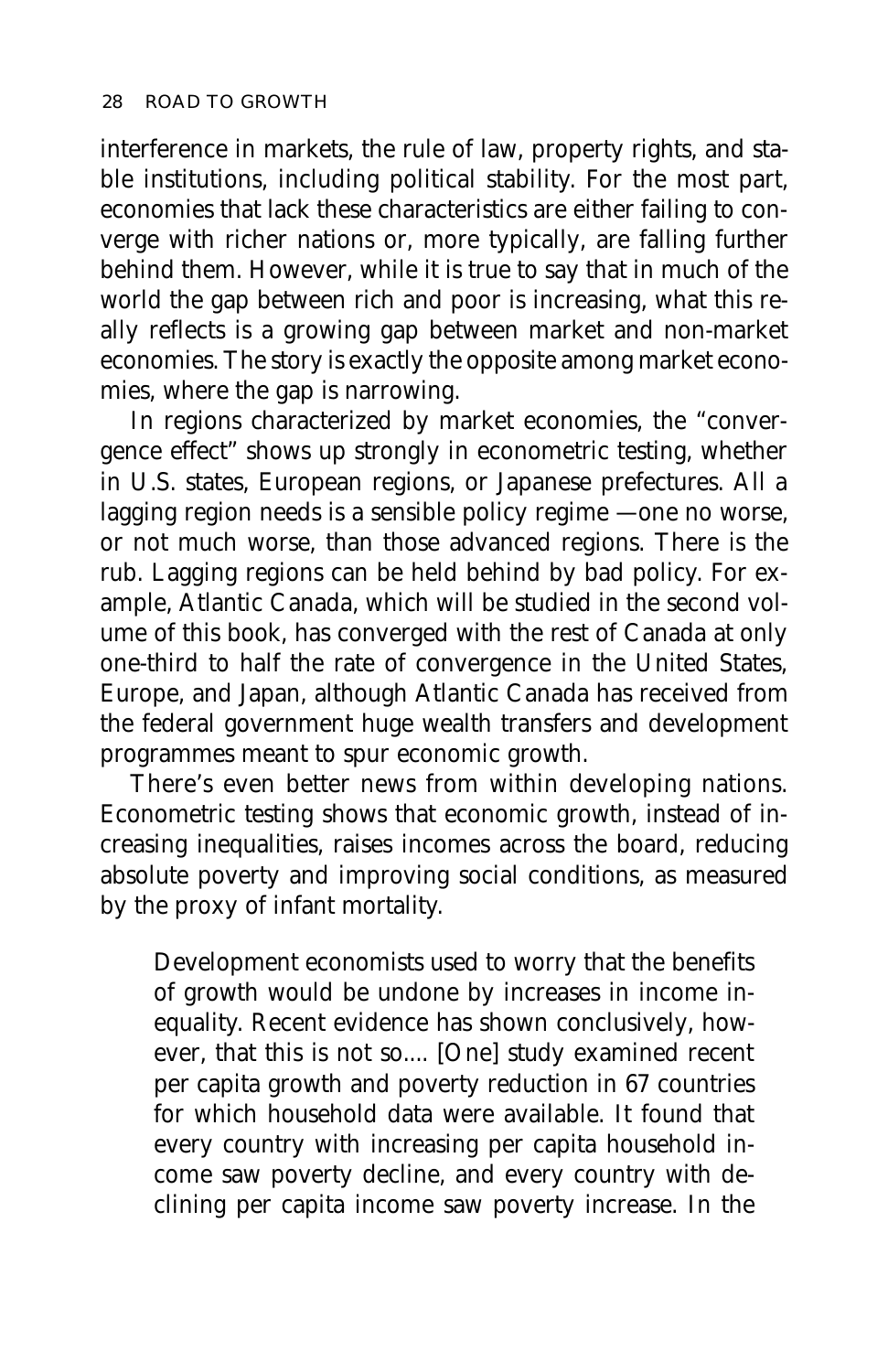expanding economies, per capita income grew 4 percent, and poverty declined 5 percent. In declining economies an average drop of 7 percent in per capita income lead to an increase in poverty of 19 percent .... (Dollar & Pritchett 1998, 39)4

A review of the literature finds strong empirical support for the convergence hypothesis. (See, for example, Baumol et al. 1994, for a wide-ranging selection of articles on the subject, including literature reviews.) Perhaps the most comprehensive examination of the convergence hypothesis, both for modelling and for empirical investigation, is found in Barro and Sala-i-Martin (1995).

Barro and Sala-i-Martin develop data and examine economic performance in three different theatres: among U.S. states since 1880, Japanese prefectures since 1930, and regions within eight European nations since 1950. They find a convergence rate of between 2 and 3 per cent a year in each of these areas. The convergence effect is absolute; i.e., it applies when no explanatory variable other than the initial level of per capita GDP or income is held constant. This means that, each year, a lagging region closes the gap with the leading economy by between 2 and 3 per cent. Convergence is, therefore, a relatively slow process: it would take 25 to 35 years to close the gap by one half. The various authors whose work appears in Baumol (1994) find similar results for the regions they examine. However, several of these authors find a slow-down in the convergence effect after 1973, when productivity growth suffered a world-wide slow-down. But, Barro and Salai-Martin note, their results do not reject the possibility that the

<sup>4.</sup> In the section quoted, Dollar and Pritchett refer to Burnside and Dollar (1998) (see references). They also site two other studies, not used as references in this work, which reach similar conclusions on the impact of economic growth: Li, Hongyi, Lyn Squire, and Heng-fu Zou. 1998. "Explaining International and Intertemporal Variations in Income Inequality". *Economic Journal* 108; and Bruno, Michael, Martin Ravallion, and Lyn Squire. 1998. "Equity and Growth in Developing Countries: Old and New Perspectives on the Policy Issues", in V. Tanzi and K. Chu (eds.) *Income Distribution and High-quality Growth.* Cambridge, MA:MIT Press.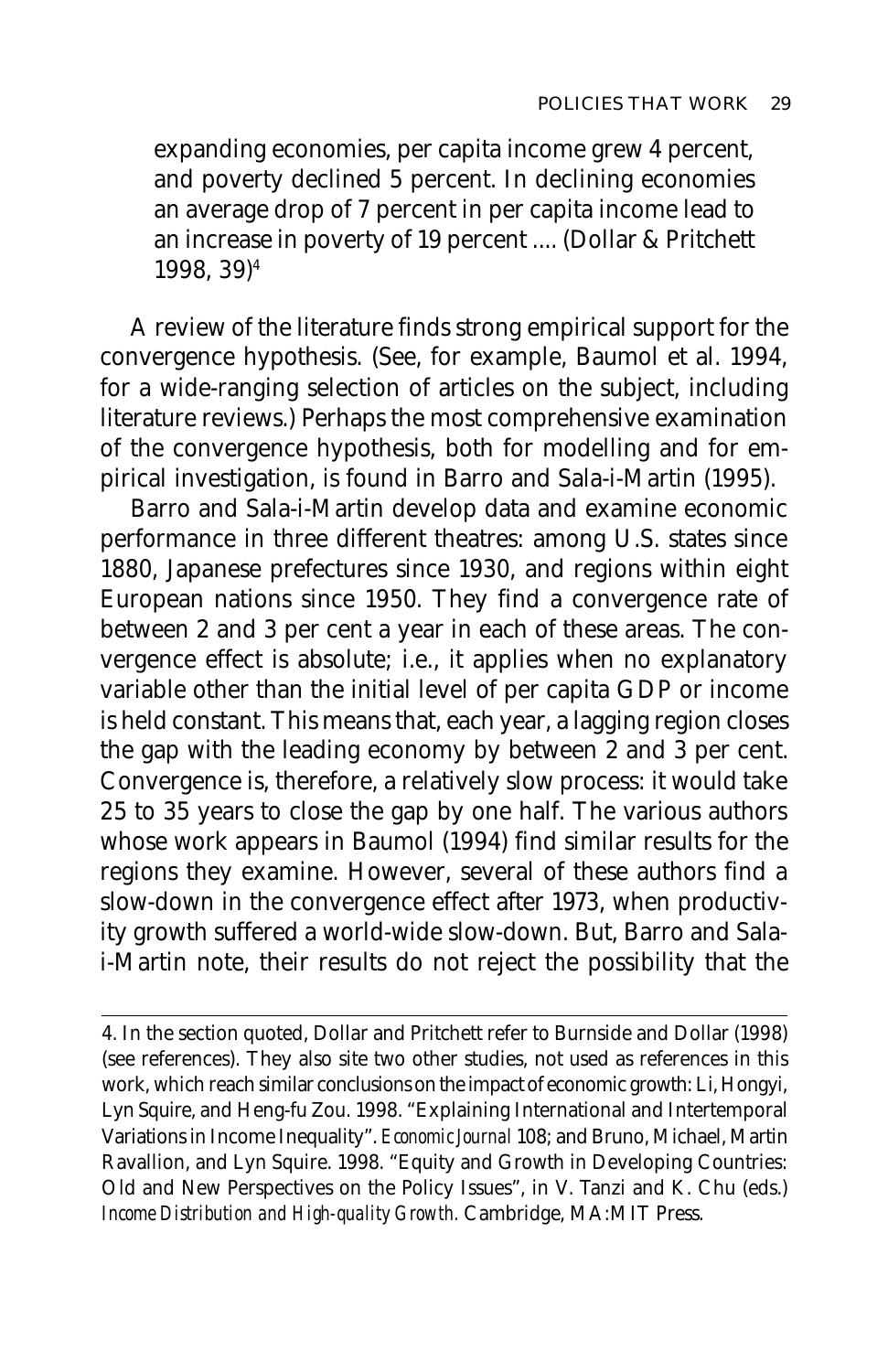convergence effect is invariant over time, at least as far as the United States is concerned.

Barro and Sala-i-Martin, like other researchers in the field, find that convergence is not unconditional, but rather is influenced by a number of factors, specifically policy factors:

Growth depends positively on the initial quantity of human capital in the form of educational attainment and health, negatively on the ratio of government consumption spending to GDP, and negatively on measures of distortions of markets and political instability.... In most cases, the empirical work does not provide robust estimates for the effects of specific government policies on growth, but it does show that the overall package of policies matters a lot. (Barro & Sala-i-Martin 1995, 6-7)

#### **TAXES AND PUBLIC SERVICES**

All successful jurisdictions examined in this book used tax cuts to spur growth. Moreover, the global evidence on convergence shows high government expenditures and high taxes impede growth. This section will examine a broad range of research on the impact of taxes and government expenditures.

At first glance, the evidence on taxes and public services might seem contradictory. The evidence unambiguously shows that low taxes and low government consumption promote growth. It also shows that so do strong public services. But, to get strong public services, taxes and spending have to be sufficiently high. Obviously, the key here is efficiency and productivity — to get the highest possible level of public service for the lowest possible cost. In other words, since high taxes suppress growth but good public services and investment spur growth, government must spend carefully to get a dollar's value for a dollar spent.

Tom Cunningham, vice-president of the Federal Reserve Bank of Atlanta, argues that the key to providing good government combined with strong growth and employment creation — is to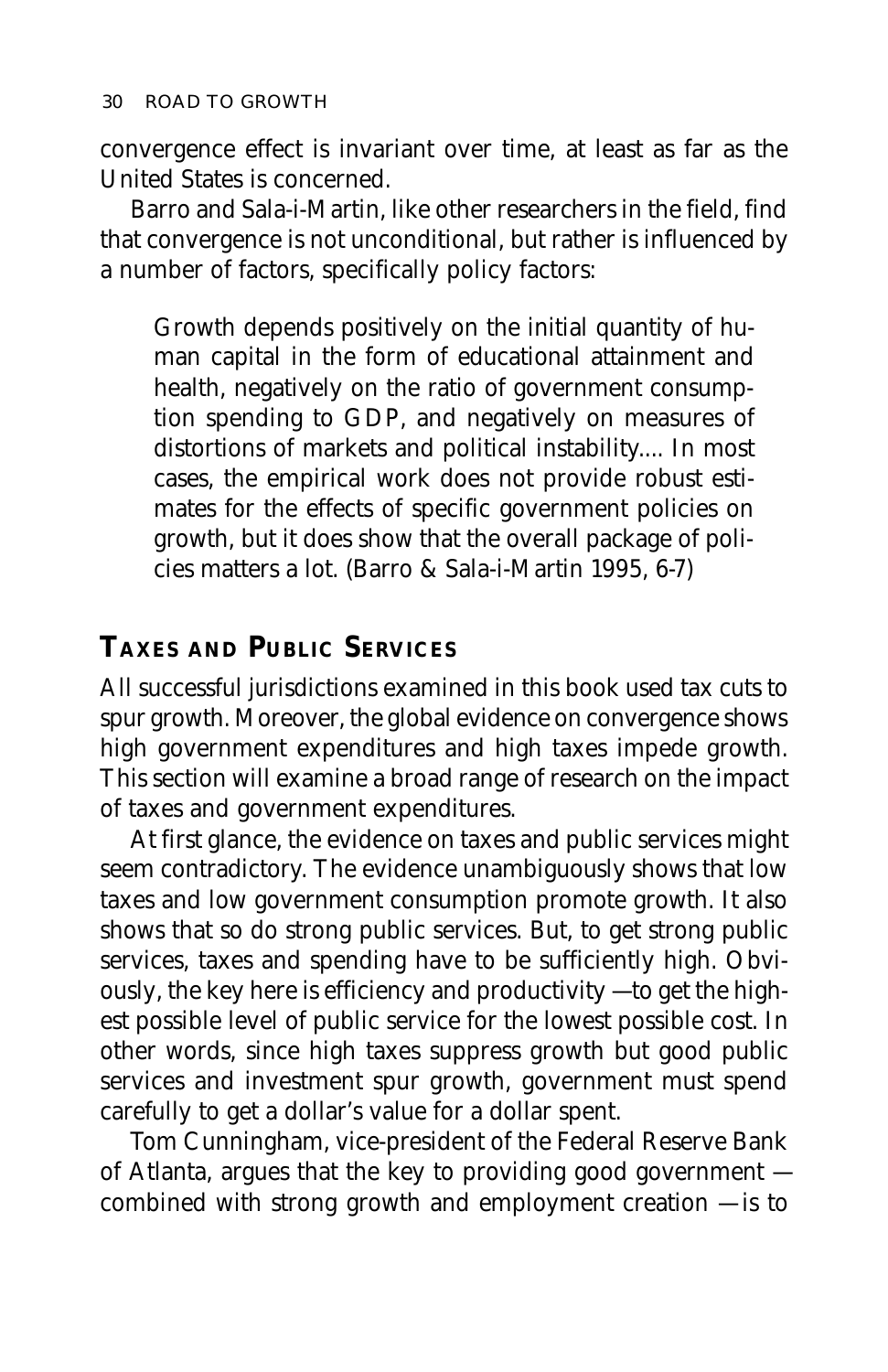keep government on the efficiency frontier, the idea again being that government provide the highest level of services possible for the lowest cost.5 "In Georgia, we have a weak education system, but we keep taxes very low. So we're getting what we pay for. In Minnesota and Wisconsin, they have high taxes but they provide strong services which compensates for the high tax load."

A couple of caveats need to be provided, on both sides of the spending equation. At some point, even with careful spending, government runs out of worthwhile things to do, and spending itself becomes a drag on the economy. By bidding up the price of scarce resources, it crowds out other activity, including investment, without producing any significant benefits. On the other hand, up to some point, increased government spending, if efficient, boosts the economy. Growth would be stifled in any jurisdiction where the government did not tax enough to fund roads, schools, public protection, etc.

Barro and Sala-i-Martin, based on their empirical research, model this type of relationship. While the model is too complex to develop mathematically in this type of book, the concepts can be intuitively understood through an examination of Figure 1 (Barro and Sala-i-Martin 1995, 152-61). This represents the relationship between the size of government and the economy's growth rate: G represents government, Y represents per capita economic activity,  $\tau$  represents the size of government (G/Y), and  $\gamma$  represents the rate of per capita economic growth. At low rates of government spending the marginal product of more spending is high, as is its effect on capital's marginal product (for example, through further education improving the productivity of the work force). This outweighs the distorting effect of taxes. Thus, the economy's growth rates rises with  $\tau$ , though as  $\tau$  moves up the curve, the distorting effect of taxes becomes stronger relative to the effect of more τ on capital, until it reaches a peak and begins to decline.<sup>6</sup>

The same diagram can be used to capture Cunningham's

<sup>5.</sup> From a conversation with the author.

<sup>6.</sup> Also see King and Rebelo (1990) for a model which shows large effects from taxation in an endogenous growth model, much larger than in a neoclassical model.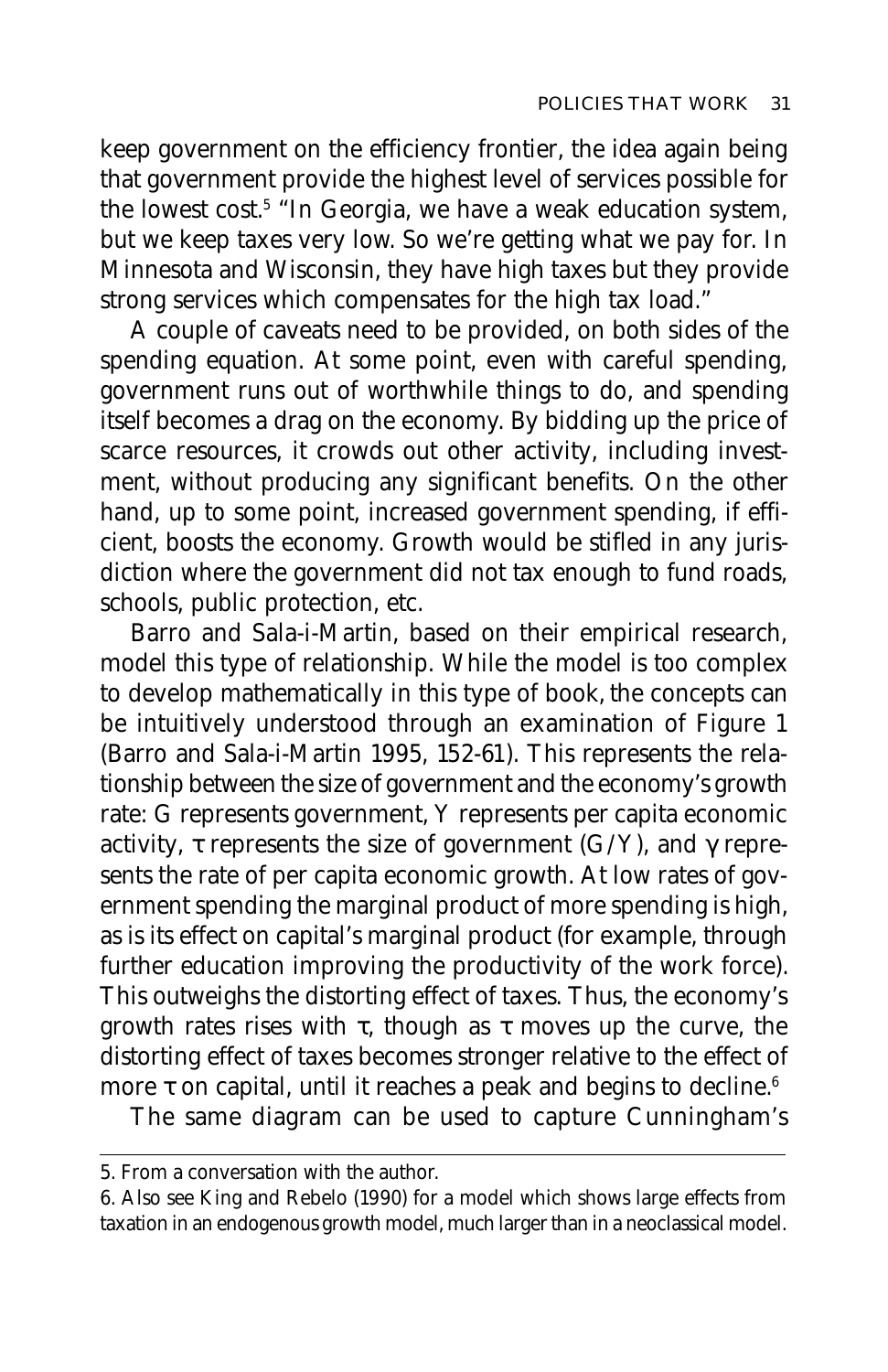

insight, though the Barro—Sala-i-Martin mathematical model would have to be modified to do it. The CD curve might be imagined as representing an efficiency frontier. Each point inside the curve represents a less-than-efficient use of government resources. Any point inside the curve, such as  $\mathbf{A}_{\mathbf{l}}$ , represents a suboptimum mix of government spending. At  $\mathbf{A}_1$ , the economy obtains only an A<sub>1</sub> $\gamma$  rate of growth though for the same level of government spending, an  $\gamma\mathsf{A}_2^{}$  rate of growth could be achieved. A number of extensions would be required to capture these effects, but this provides an intuitive sense of the discussion.

Just considering transportation infrastructure for the moment, one might imagine that, at  $\mathbf{A}_{\mathbf{l}}$ , a certain portion of road spending is distributed as a political reward. The positive economic impact of this is small. Thus, economic growth is slowed by the distorting effect of taxes while not benefiting from the full potential of investment.<sup>7</sup> On the other hand,  $A<sub>2</sub>$  might be imagined as a point where all road spending is used to improve the transportation infrastructure, for example, building a more efficient highway to

<sup>7.</sup> Of course, in a case like this, both taxes and the resulting spending are likely to introduce distortions, weakening growth from both the expenditure and taxation sides of the government balance sheet.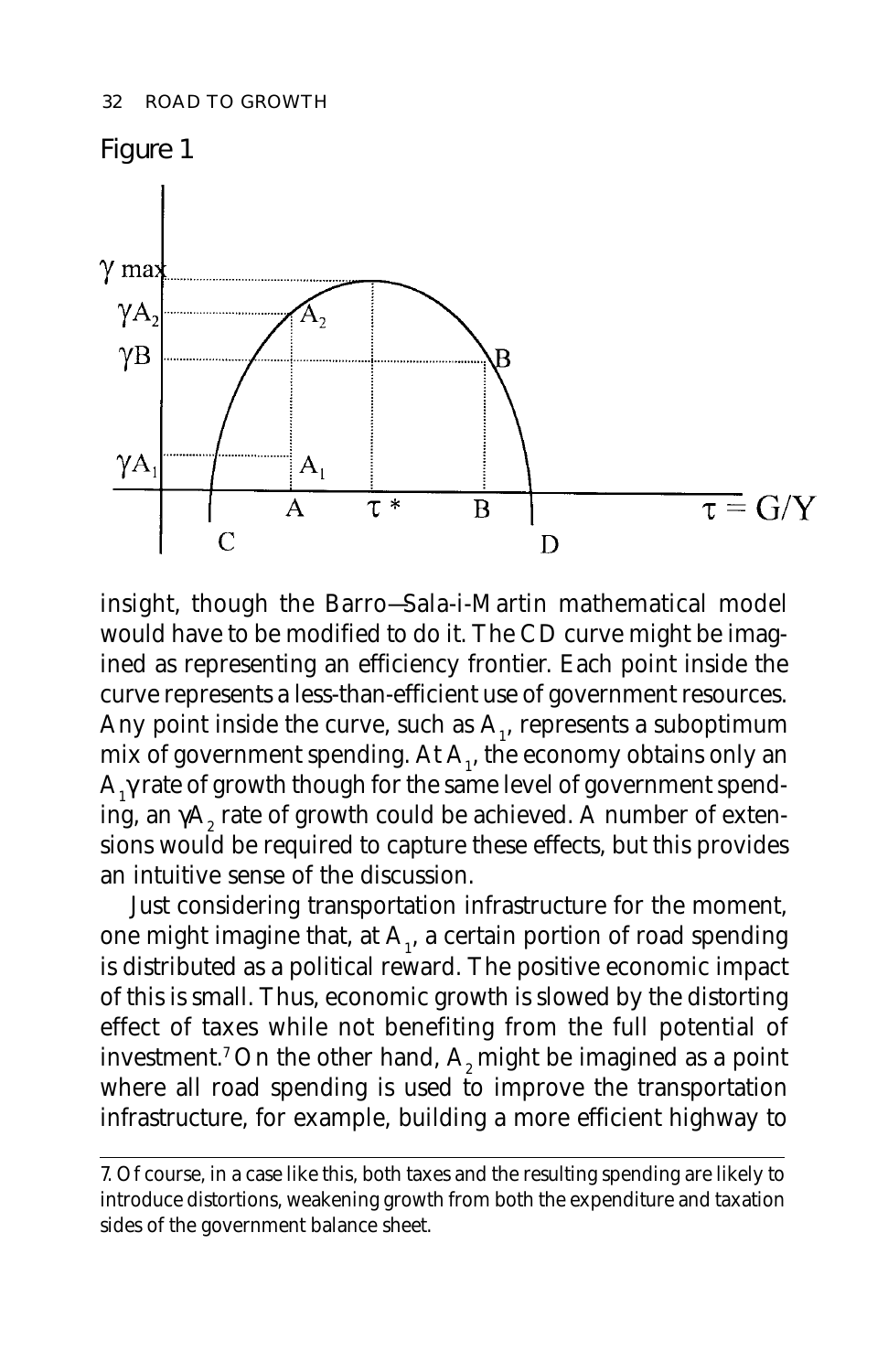the region's markets. This improves the returns on investment in the region by providing a more efficient transportation infrastructure and regional growth benefits.

This discussion leads to the problem of measuring the impact of taxes and services. The amount of tax revenue collected is relatively easy to measure, but some tax systems are better than others. It becomes very difficult to construct variables that both capture the intake of the tax system and provide a measure of the system's efficiency, but at least a number of conceptual tools are available when one examines a tax system. Similarly, it is easy to judge total expenditures and determine which types of expenditure are good (infrastructure, for example) and which are bad (spending on political rewards, for example).

But no budget breaks transportation spending into categories such as "Road construction: Infrastructure improvement" and "Road construction: Cabinet minister's constituency". For example, an examination of infrastructure spending in Atlantic Canada would not reveal that the region never funded a modern highway to Atlantic Canada's major inland market in central Canada, despite government expenditures typically equallng about two-thirds of GDP (see McMahon 2000). Nor has public policy in Atlantic Canada focused on building a major highway to the region's emerging market in New England, thus connecting into the efficient U.S. highway infrastructure. The problem of determining the quality of government spending becomes intractable if only government books are available. Is a new hospital being built to improve health care or improve the governing party's chances of being elected in a swing constituency?8

Despite these complications, a number of researchers have attempted to quantify the impact of taxes and government services on economic growth and job creation. Wasylenko (1997) examines 38 econometric studies of the impact of taxation on per capita

<sup>8.</sup> The probability of the latter being the case approaches 1 if an adequate new hospital is built and the old hospital down the road is also kept open in a small community, as has happened in Nova Scotia.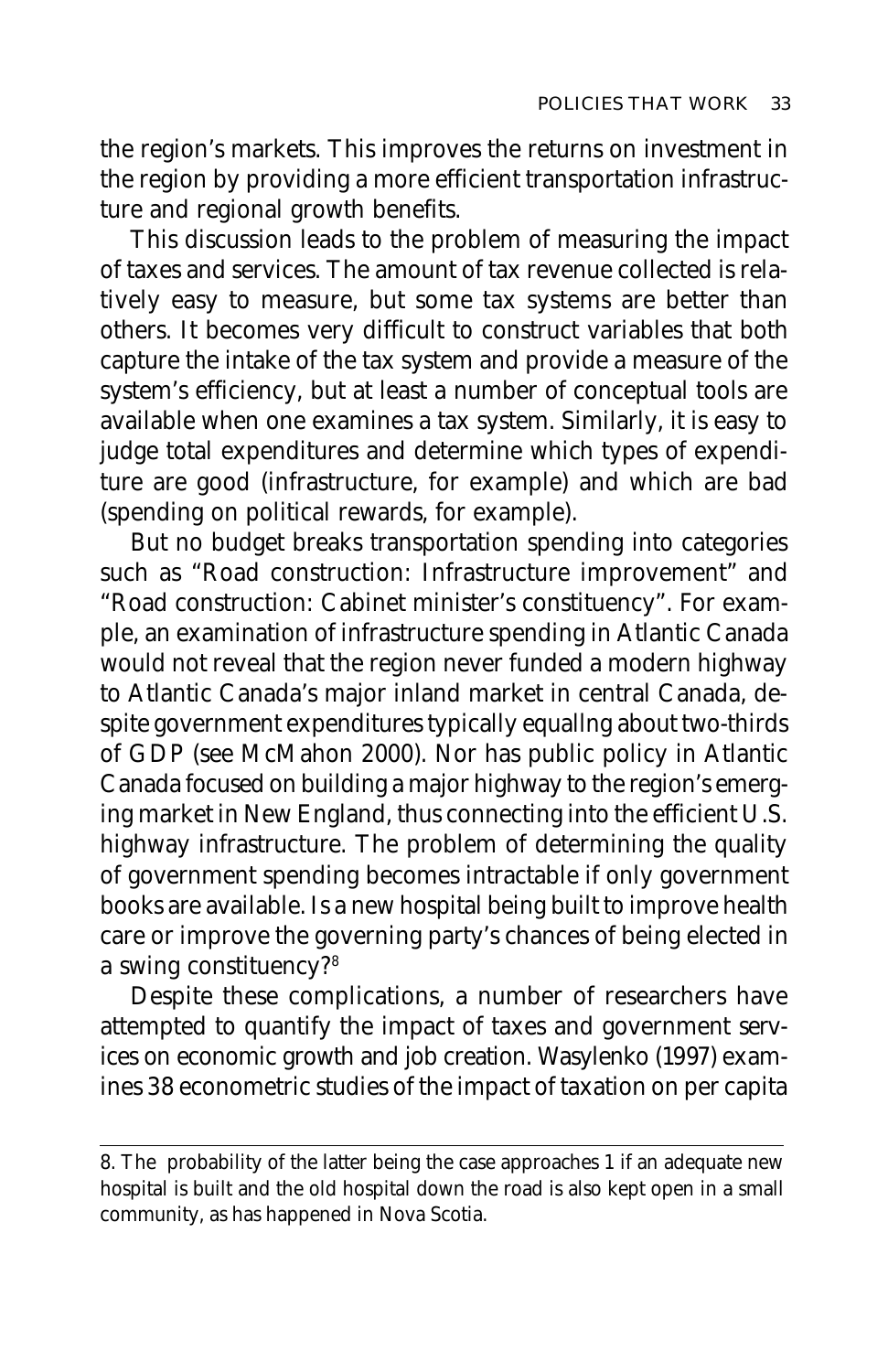GDP in U.S. states. Of these, 23 report statistically significant elasticities, with median values ranging from  $-0.58$  to  $-0.02$ ,<sup>9</sup> though he notes "several carefully done studies by respected researchers find tax elasticities larger than ... -0.6" (45). This is balanced by the fact that "at least an equal number of researchers" find small or statistically insignificant elasticities. Overall, he argues, the studies taken together suggest an elasticity of about –0.20 for interregional studies.10 Yet Wasylenko also notes that World Bank research consistently shows that low-tax developing countries outperform high-tax developing countries. Wasylenko suspects one reason for the weak results in studies of the United States is the similarity of tax regimes across the country:

[S]tates and regions have acted to neutralize the effect of taxes by adopting tax systems that are more alike. Without significant differences in state tax systems, taxes will not play a significant role in firm location and expansion. Given any particular tax elasticity estimate, however, the degree to which a specific state's tax rate will affect economic activity in the state depends on the degree to which a state's tax burden deviates from that in relevant comparison states. As long as the tax elasticity is negative and significantly different from zero, high tax states will lose more economic activity than average or low-tax states. Indeed, the highest tax states, such as Minnesota, Wisconsin and New York have recently acknowledged that high taxes may be responsible for low rates of job creation in those states. (Wasylenko 1997, 47-48)

<sup>9.</sup> The negative sign indicates a negative relationship between tax levels and GDP growth. For example, with an elasticity of –0.60 means a 0.10 (10 per cent) increase in taxes reduces per capita GDP by 6 per cent (0.10 x  $-0.60 = -0.06$ ). 10. Wasylenko's review of intraregional studies suggests an intra-regional elasticity of about –0.80, while Bartik (1997, 67) puts it slightly higher at –1.0 to –3.0. Bartik's range for interregional elasticity, -0.10 to -0.60, is consistent with Wasylenko.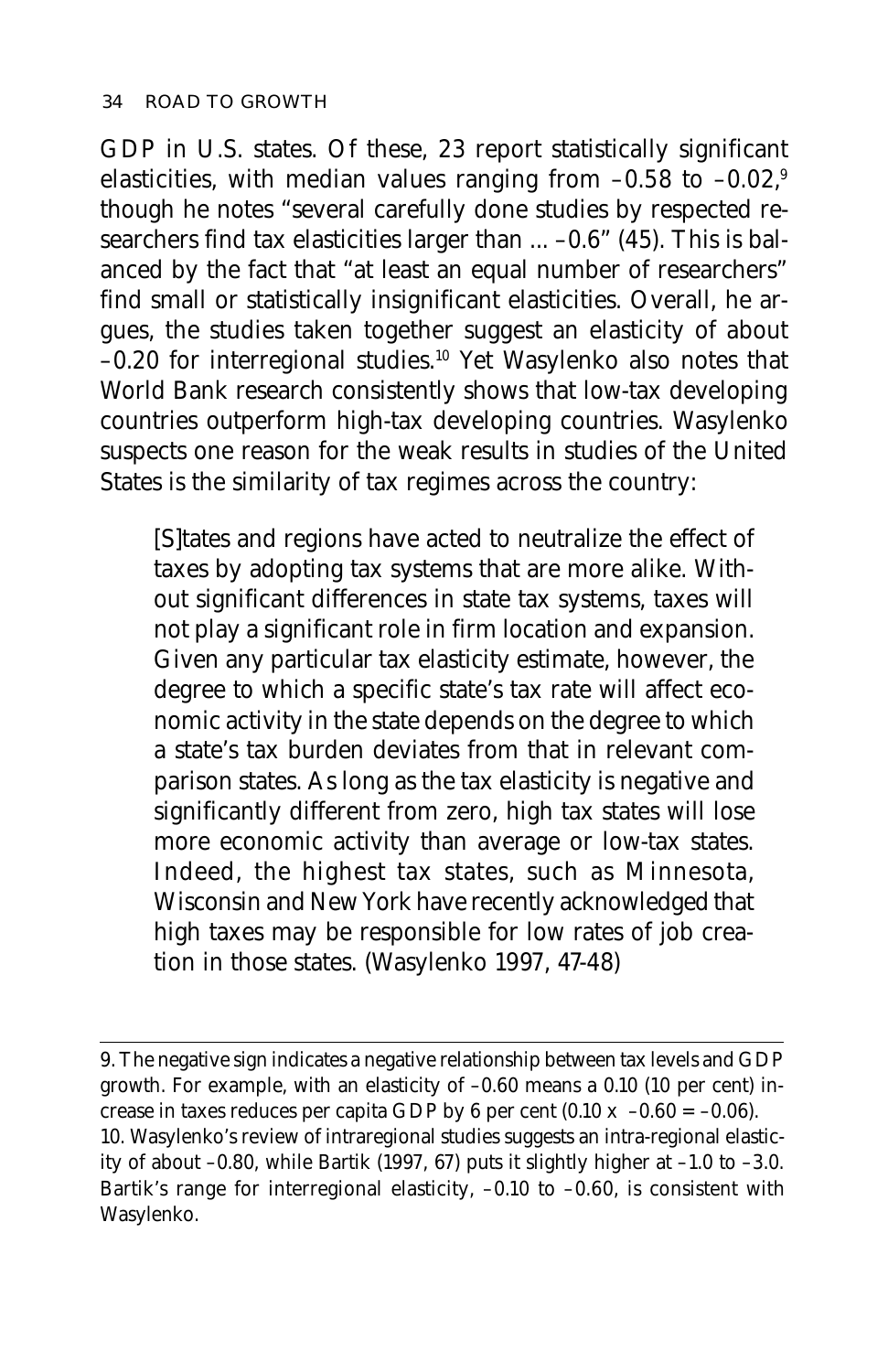The homogeneity of tax regimes in the United States may make it difficult to pick up tax effects — though they are still evident in the majority of the research, and policy-makers in states such as Michigan and Massachusetts believe tax reductions helped power their recoveries — but international comparisons are more revealing, Wasylenko notes. These results are consistent with the studies on convergence and foreign aid, which point to government consumption as a strong negative factor affecting growth.

Fisher (1997) reviews the other side of the balance sheet: the impact of government services on economic growth. He looks at three service variables: highway and transportation facilities, public safety, and education. He notes that, of 15 econometric studies on transportation infrastructure, ten find a positive effect from such spending, with eight of these reporting a statistically significant impact. Of nine studies reviewed on public-safety spending, four report statistically significant positive results. Of 19 studies reviewed on education spending, 12 show a positive relationship but only six report a statistically significant positive relationship. One problem with this measure is that other tests have found little or no relationship between the quality of education and the amount spent on it, so the spending variable used in these tests is a poor proxy for what needs to be measured: educational outcomes rather than money inputs.

This may appear surprising, since the quality of labour is almost always on the top of the list in factors firms cite as important in making investment decisions. This highlights the disconnection researchers have found between the level of education spending and education outcomes. The fact that the level of spending appears to have little or no effect on educational attainment has been known since the late 1960s and is supported by the most recent comprehensive studies.11 It appears that the approach to education matters much more than the actual amount spent, but

<sup>11.</sup> See, for example, the series of studies produced in recent years by the International Association for the Evaluation of Educational Achievement, *Third International Mathematics and Science Studies*. This effort involves between about 20 and 40 nations and usually significantly above 1,000 schools and 10,000 students and includes both international and intranational comparisons.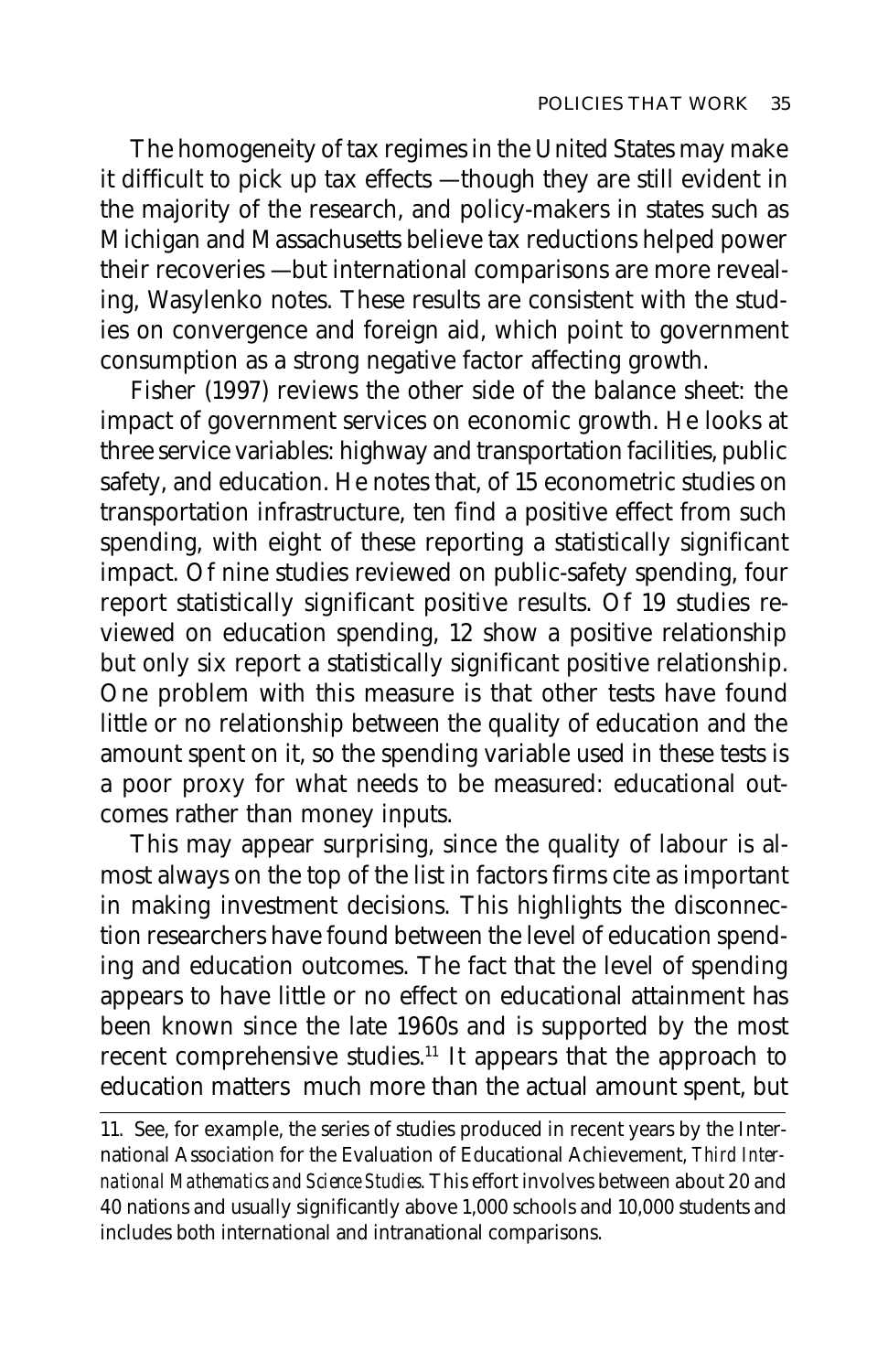the econometric studies measure only spending. Fisher points to additional reasons for the surprising results: the lag between changes in the educational system and the effect on adult participants in the labour force, wide variations within states on educational spending, and the many different variables that effect educational achievement.

Both Fisher, on the expenditure side, and Wasylenko, on the taxation side, also note the problem discussed above — the weakness of any study that examines taxes and services in isolation from each other. This reflects the idea of cost. It's not simply the price tag — tax level — which is important, but the worth of the goods and services obtained for that price which determines whether the tax load provides good value.

Ady, who, as an executive consultant with Deloitte & Touche/ Fantus, has practical experience in such matters, points this out when he discusses the final selection process for a site:

At this level of the analysis, the "services" side of taxes is also carefully measured — what the company will receive for its tax dollars in the way of services, such as police protection, education capabilities, and the like. For our clients, education has been found to be the single most important service, greatly exceeding the value of all other services combined. A distant second is highway adequacy, followed by public safety and then infrastructure. (Ady 1997, 79)

He then discusses how firms judge the quality of the services. One striking fact is that the measures are largely unrelated to spending amounts, but instead focus on factors which provide an indication of outcome, such as SAT/ACT scores. For example, in the relationship between education and the quality of the available work-force, he says,

[B]ased on our practical experience, the single most important determinant of the potential of labor quality in an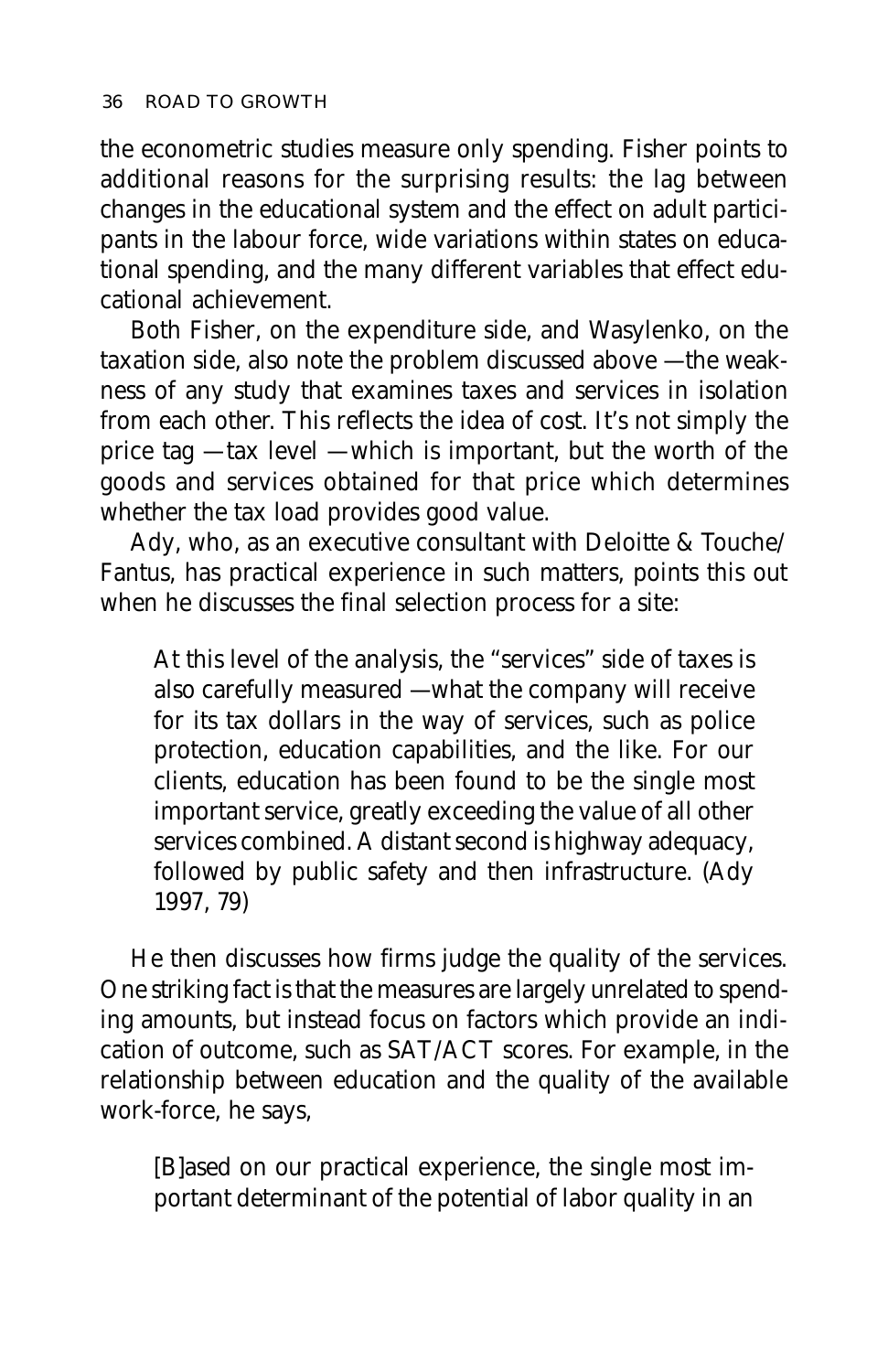area is the presence of post-high school educational facilities, along with the degree to which these institutions are working with local businesses to meet their recruitment needs. (Ady 1997, 81)

Nonetheless, Ady says firms pay careful attention to the overall tax burden, and high tax rates may eliminate a jurisdiction even before the actual burden for the firm is calculated: "Taxes will be brought into the analysis but only on a comparative basis.... If any state is not reasonably competitive with the others based on these general tax inputs, it will probably be eliminated at this [preliminary] stage. For example, if most states in the defined area of search have corporate tax levies of 5 or 6 per cent but one has a 10 per cent levy, the latter state may be eliminated, even though the actual corporate taxes for the project have not been calculated" (Ady 1997, 78). But these comments should be put beside Ady's view that, among U.S. states, taxes are a small part of overall costs. For that reason, they are rarely the key determining factor in location decisions, and the importance of taxes — unless the taxes in one jurisdiction are significantly out of line with neighbouring jurisdictions — can only be judged in relation to the service being provided.

In conclusion, most studies show that taxes have an impact on economic growth, but that this impact is small unless the tax regimes are significantly different. This is a problem in Atlantic Canada, where taxes are much higher than elsewhere in Canada and where the quality of services provided in return is suspect, as we shall see in *Retreat from Growth: Atlantic Canada's Dismal Experience with Regional Development*, the sequel to this book.

In Massachusetts policy-makers believe that, through the 1980s, taxes in Massachusetts had risen to such a level — the state became known as Tax-achusetts — they did discourage economic growth and job creation. Yet the impact of taxes can only be examined in relation to the services provided. This does emphasize the need for good governance which focuses on providing essential services at the lowest possible cost.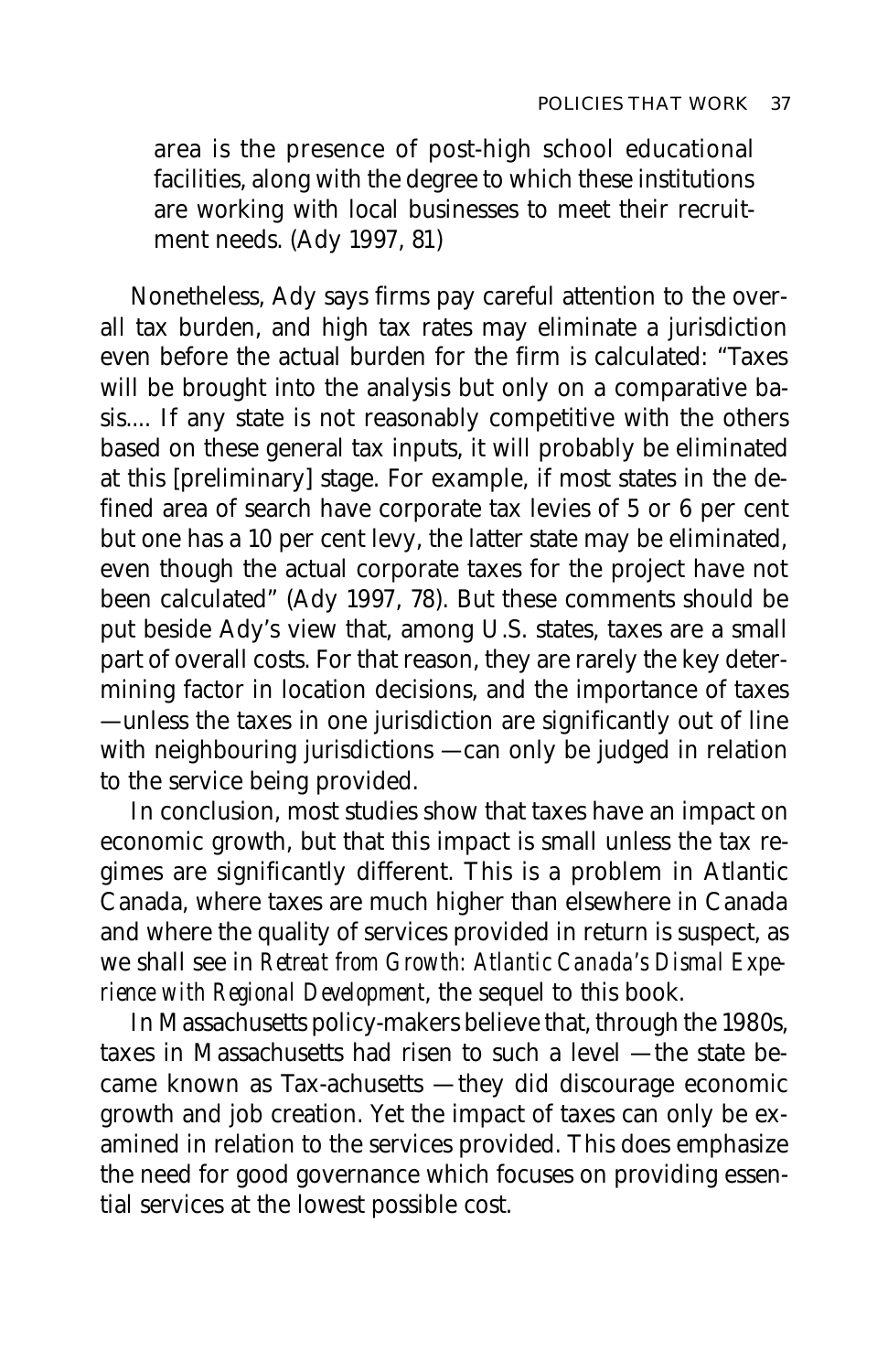#### **LABOUR**

The quality of labour, the cost of labour, and the state of the labour market, together, are essential to economic growth. The key question is whether the cost of labour in one jurisidiction is competitive with that in other jurisdictions.

Any number of competitiveness studies compare wages and salaries across different jurisdictions. But these studies have a central failing. Two engineers of apparently similar qualifications may have very different levels of skills. Variable factors include work culture, degree-granting institution, years worked, sub-field, etc. Consider two computer engineers with, for simplicity's sake, degrees from the same institution. One works in Silicon Valley and has specialized in advanced applications; the other returned to Wyoming, took several years off to try ranching, and now runs the aging mainframe system of a regional business. A competitiveness study would indicate the Wyoming engineer, who is doubtless paid less than the Silicon Valley engineer, has the more competitive pay rate. Such a competitiveness study would likely show that Wyoming is a more competitive location for a software maker than Silicon Valley.

Cross-national or even cross-regional comparisons just can't pick up even broadly spread differences in work culture, regional educational quality, workplace opportunities which advance human capital, etc. Yet wage levels are obviously important, as we shall see, though companies try to evaluate regional work-forces by the compensation rates taken in conjunction with skills and work habits, something competitiveness studies typically do not handle comprehensively. Thus, these studies are not terribly useful in examining the impact of wages on economic growth.

The safest relative comparisons are wages of the same labour force compared over short time horizons. If real wage rates escalate over the short term, for example, because of union pressure, government stimulus, or external wealth transfers, then it is fairly safe to say wage rates are less competitive than they were. Even if real wage gains prove to be transitory, due to accompanying in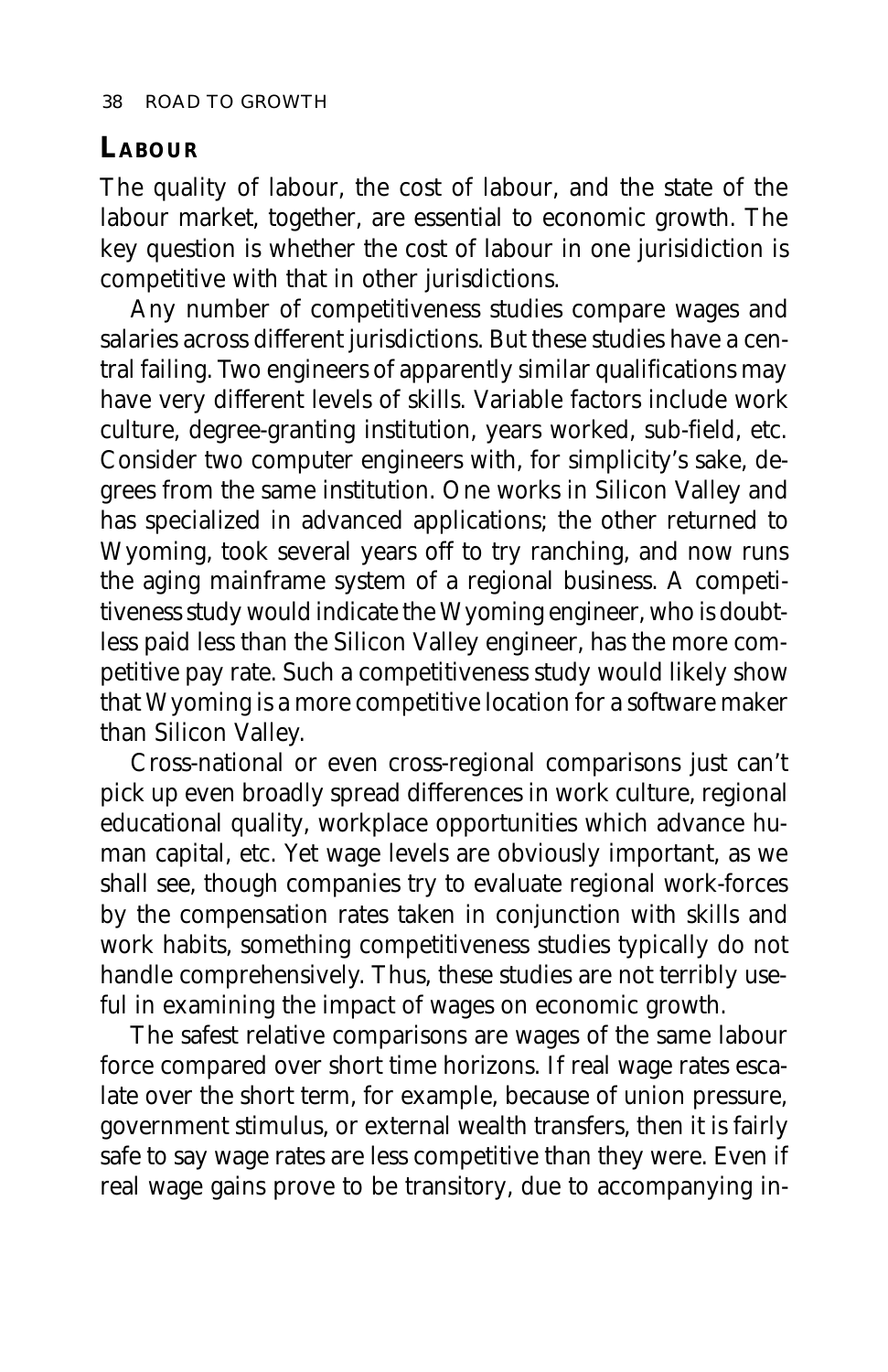flation, the lack of wage stability and the worry of future wage shocks becomes a disincentive to invest. On the other hand, if real wages decline in relation to productivity (say, because unions agree to wage restraint), then one can with relative safety say wages have become more competitive, particularly if this development holds the promise of future wage stability.

In a market-oriented economy, wages will change in response to market conditions. But these changes can be overridden by other factors. This is particularly true in a corporatist economy, where unions, business, and government may strike deals that have a large influence on wage settlements. The other possibility is a flexible labour market, where wages adjust rapidly in response to changing economic conditions. For any number of reasons, no labour market is perfectly flexible, but many economists believe that the rates of unemployment in the United Kingdom and the United States are much lower than those in continental Europe in large measure because the former have much more flexible labour markets.

For example, it is typically easier to fire or lay off someone in the United States than in Europe. European-style policies thus maintain existing jobs, but they dampen job creation. Firms have difficulty adjusting to changing conditions. During a downturn, they may not be able to make appropriate staffing adjustments, cutting into profits or creating losses. As well, firms become reluctant to hire in good times because, if a downturn occurs, a firm may not be able to adjust its labour force. Thus, such inflexibility in the labour market weakens firms' growth prospects and profits. It leaves firms with less money to invest and less incentive to invest. And this has a negative impact on job creation.

Another aspect of labour-force flexibility concerns the degree of union penetration and power, and the attitude of the union leadership. In Ireland and the Netherlands, unions have significant power over wage settlements, but the attitude of the union leadership in recent years directed this power towards the goal of wage moderation. In the United States, relatively low levels of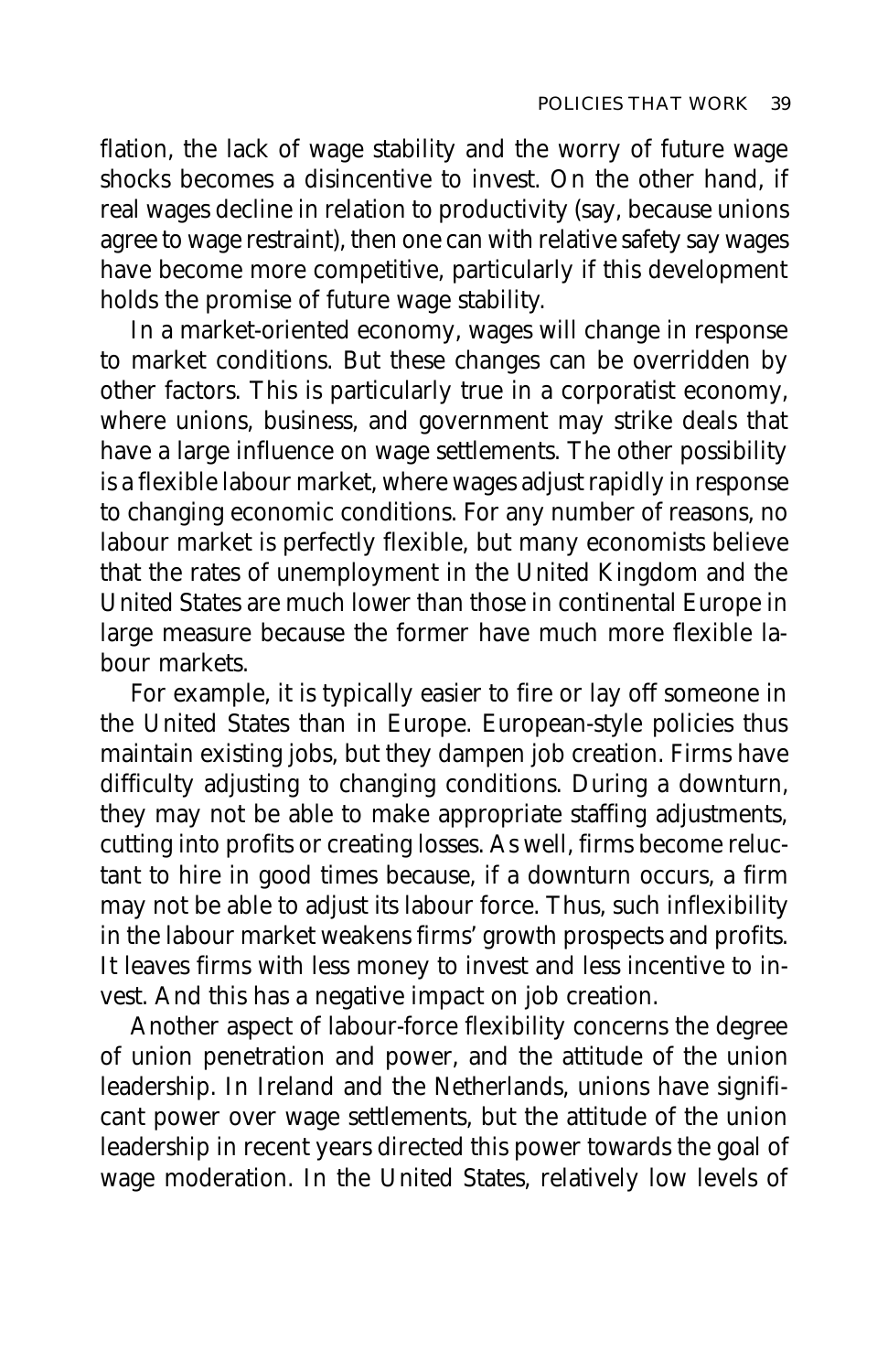union membership weaken union influence over wages and allows the labour market to adjust to changing economic conditions, including by moderating wage demands during economic downturns. These are essential points in later chapters, so it is important to examine the impact of unions on wages and labour market flexibility.

Many economists argue that union power distorts the labour market and weakens productivity gains, thus slowing growth and job creation. Mancur Olsen has a slightly different take on union power. He argues that either high or low levels of union power produce benefits but that moderate levels of union membership and power are likely to damage an economy.

While Olsen accepts the idea that unions may harm economic growth, he argues that, when an economy is largely unionized, the labour movement may accept responsibility for the general welfare of the economy. This benefits all workers, not just unionized workers. This is what Ireland and the Netherlands have experienced in recent years as their central union bodies officially adopted the wage-moderation policy. In both nations, union and non-union employment has grown rapidly.

But Olsen believes that when unions have substantial clout, but not an overarching interest in the economy, they may introduce substantial distortions in the economy through rent-seeking activities for their members — benefits beyond the level that their productivity would justify — which reduces general welfare. In this case, union power may force wages to a level incompatible with full employment, whereas in the former case, unions may adopt a policy of wage moderation which generates employment across the economy.

Olsen's insight has been repeated in many different forms, which have somewhat different implications but maintain the central insight. One idea is that "[e]xtreme centralisation or decentralisation of bargaining encourages wage moderation in collective bargaining, whereas intermediate union structures are associated with wage demands inconsistent with high employ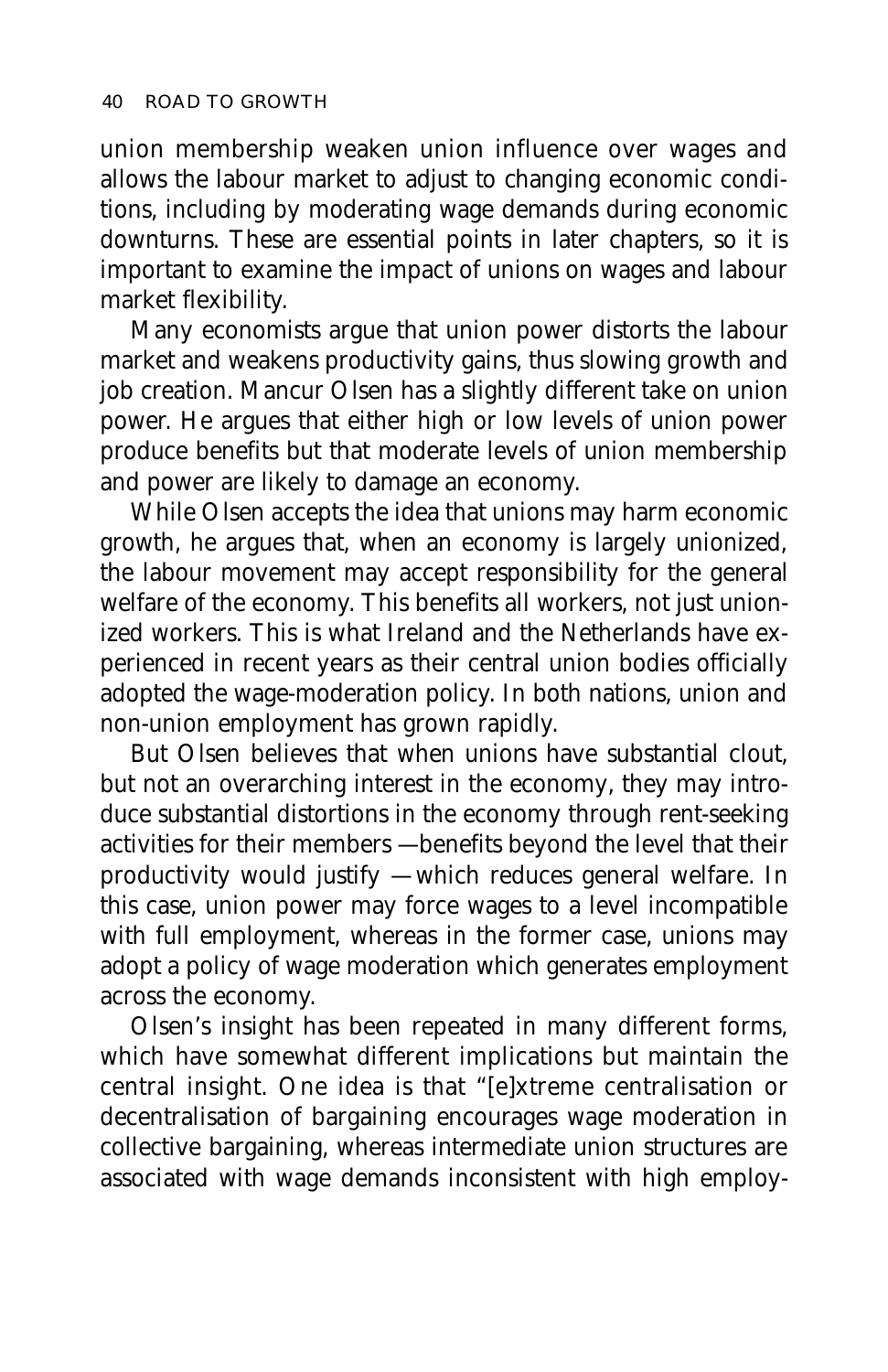ment."12 As well, the insider–outsider hypothesis has been used as an "explanation of upwardly ratcheting unemployment rates in Europe…. [U]nions and other institutions tend to represent the interests of 'insiders'(job-holders) at the expense of outsiders (the unemployed)" (Burda 1997, 96).

Clearly, powerful unions may contribute to economic growth by promoting wage moderation, which generates jobs, profits, investment, and economic growth. We'll see this in Ireland and the Netherlands. But what about the other side of Olsen's idea that a medium level of union power suppresses growth more than weak union power? One way to explore this idea is to examine the impact of right-to-work laws in the 21 U.S. states that have such laws. These laws prohibit unions from imposing membership on workers in unionized workplaces. In the 29 non–right-towork states, workers are required to join a union and pay dues as a condition of employment in unionized shops. This provides a point of comparison between jurisdictions with moderate union power (at least in the U.S. context) and those with weak union power, the right-to-work states.

Tannewald (1997) notes that a number of econometric studies — eight of the 11 reviewed — have found "that the existence of a right-to-work law exerts a positive, statistically significant impact on economic activity." On the other hand, Tannewald argues, studies have not produced convincing evidence that right-to-work laws either diminish unionization or lead to lower wages. One possible explanation is that unions are less militant in right-to-work states, creating flexibility in the workplace, which could increase economic growth, and that employers pay union-level wages regardless, to ensure labour peace and a sense of fairness.

Holmes (1996) attempted to overcome econometric problems by presenting a very simple test. Cutting across the United States runs something very much like a continuous border which sepa-

<sup>12.</sup> Burda (1997, 96) refers this concept to Calmfors, L., and J. Driffill. 1988. "Bargaining Structure, Corporatism and Macroeconomic Performance." *Economic Policy* 6: 13-62.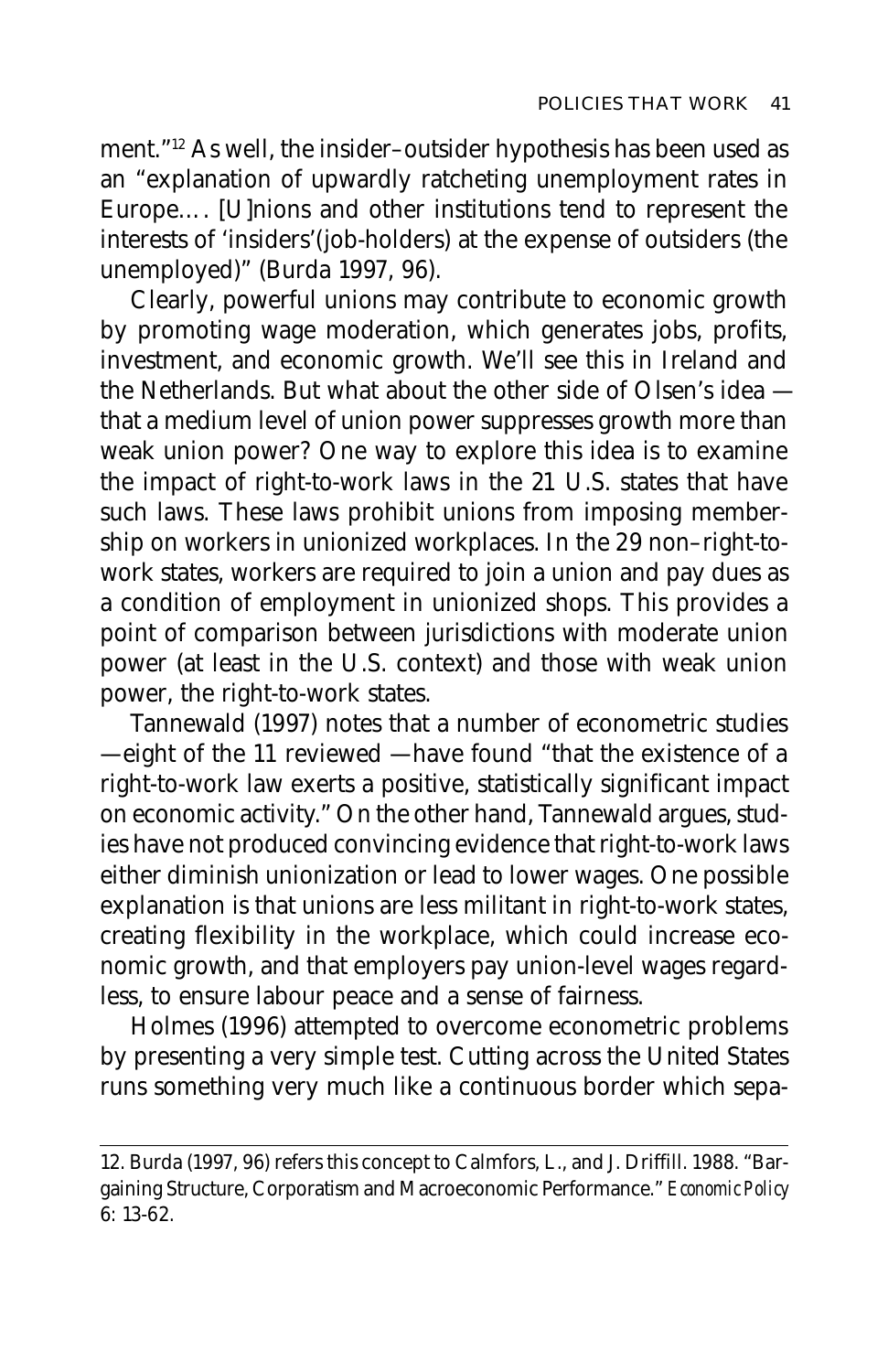rates southern and western right-to-work states from northeastern and midwest non–right-to-work states. Another western border separates the Pacific states, which don't have right-to-work laws, from the western states, which do. Holmes finds large differences between the two sides of the border: "The differences at the border are surprisingly big. On average, the manufacturing share of total employment in a county increases by about a third when one crosses the border to the [right-to-work] side" (Holmes 1996, 28-29).

Even some union economists accept this view. For example, Jim Stanford, of the Canadian Auto Workers, writes: "Anti-union 'right-to-work' laws in the Deep South states of the U.S. have clearly been important in motivating a significant migration of manufacturing investment to those states from the free-association states of the northern part of that country" (Stanford 1999, 172).

Yet there are many anecdotal instances of unions and management working together to improve productivity and competitiveness, on one side, and working conditions on the other. This depends on a dynamic developing where employers and workers come to believe they both prosper or suffer together — where unions believe only a productive, competitive, profitable business can maintain their jobs and increase pay, while company officials understand the company's future depends on the quality and cooperation of labour.

In both Ireland and the Netherlands, large union groups played a key role in reforms that were explicitly designed to stabilize labour costs and increase profits. In both nations, the unions had come to believe that weak profits were stifling investment and job creation and that they needed to expand their focus to the whole state of the economy.

# **CASE STUDIES**

The economies selected for examination in this book were chosen because of their strong growth following either a significant setback or a long period as a lagging region. The goal is to isolate successful turn-around strategies. In all these successful cases of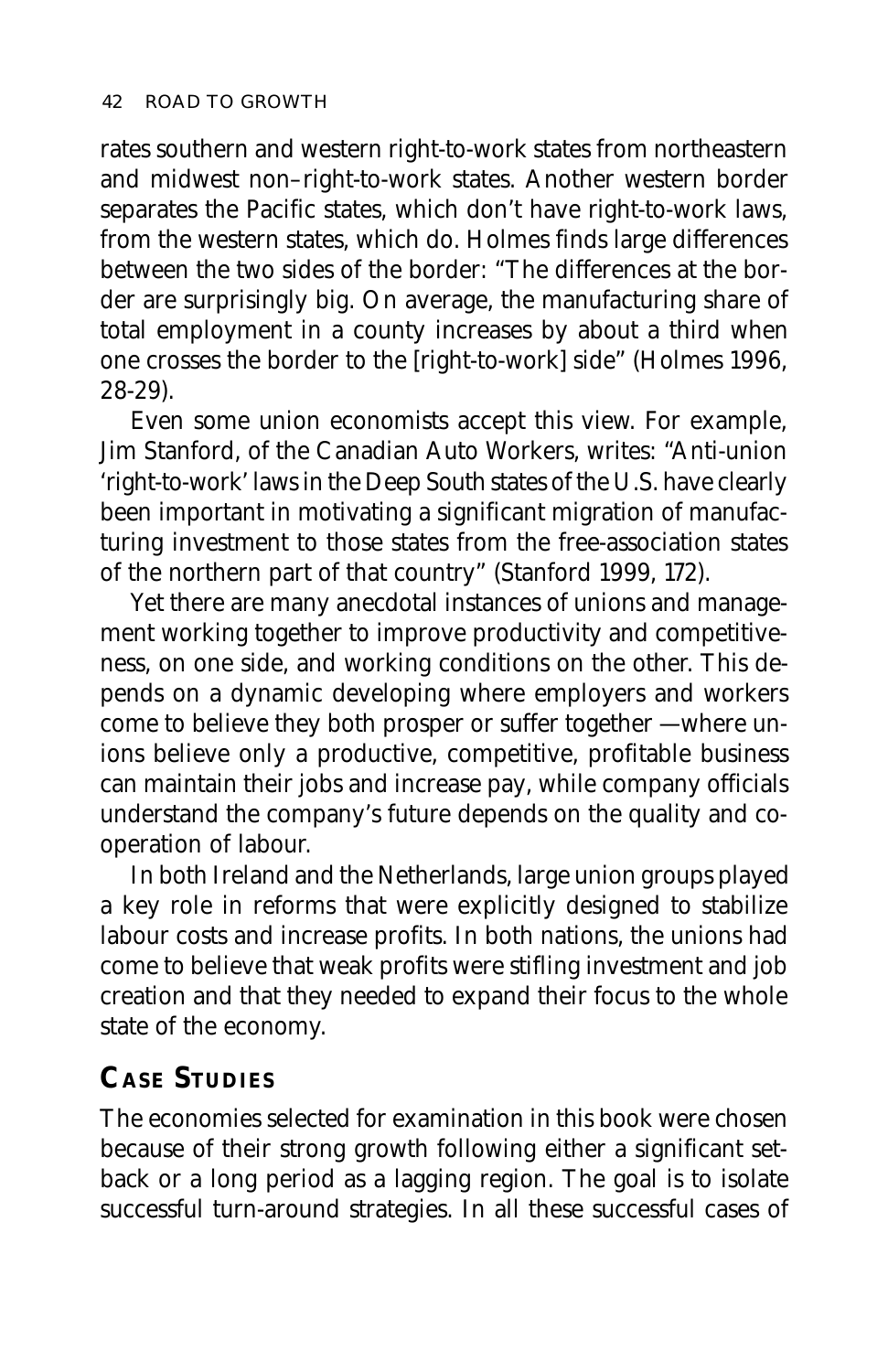economic growth, policy-makers focused on reducing the costs facing business and, particularly in the corporatist setting, on strategies explicitly meant to boost business profits. This is also true of turn-around economies not examined in this book, whether in Europe (for example, Denmark) or in the United States (for example, California).

In corporatist states, government policy-makers can not only tackle the cost of taxes, they can also deal with wage levels through the social partners — business and the labour movement. This is important, since market signals can easily be overridden in the corporatist state, halting wage adjustment when economic conditions changed. This happened in during the bad times in the Netherlands and Ireland.

U.S. states typically have flexible labour markets. This itself is an inducement to growth or a path to recovery, since wage levels adjust to economic circumstances. However, policy-makers in the United States can attempt to further the flexibility of the labour market. In both Michigan and Massachusetts, as part of these states' response to their economic downturn, the government reduced labour-market regulation and cut payroll taxes.<sup>13</sup>

All successful jurisdictions, in both Europe and the United States, focused on the cost of government. Through their economic advance to increased prosperity, southern states have long positioned themselves as low-tax jurisdictions. In both Michigan and Massachusetts, policy-makers came to believe that levels of taxation that were relatively high, at least in the U.S. setting, were holding back economic growth and job creation. This view was widely shared among the people of these states, who elected governors and legislators committed to tax reduction.

The corporatist states took even broader measures to reduce labour and tax costs. In both nations examined, comprehensive deals were struck to hold down wage growth. Both nations also moved to reduce taxes, the Netherlands more recently and less

<sup>13.</sup> The role of regulation is only touched on lightly in this book. It is the central focus on an upcoming AIMS book by Brian Flemming, a former senior aide to Prime Minister Pierre Trudeau.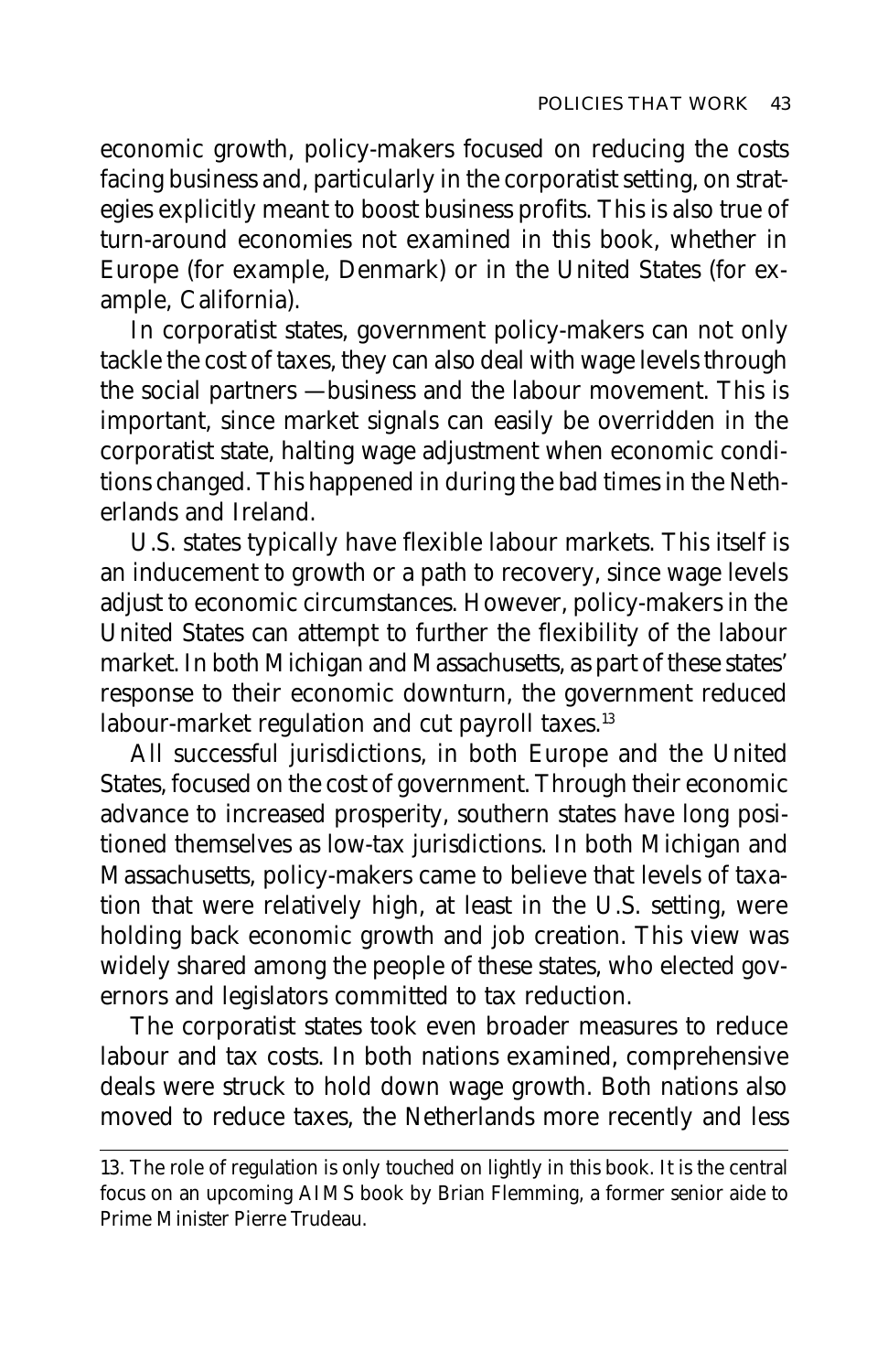aggressively than Ireland. Both nations are now addressing the problem of the long-term unemployed or, in the Netherlands, the long-term disabled. The Dutch disability system was, in effect, open to anyone who claimed to be disabled, and it offered generous payments. At one point, one million of six million Dutch workers were collecting disability. Both Ireland and the Netherlands are addressing the long-term unemployed/disabled problem by tightening restrictions on social payments, reducing the payments, and increasing the take-home pay of low-paid workers, either directly through subsidies or through reforms in the tax system designed to reduce the effective tax rates imposed on low-income earners.

The hope is to create a more flexible labour market by reducing incentives to stay out of the labour market, eliminating disincentives to join the labour market (such as the loss of secondary benefits) and increasing the take-home pay of workers, without increasing the cost, to employers. There are both economic and social justifications for these reforms. Generous social systems can weaken economic growth and job creation by creating artificial shortages of low-skill labour and forcing up its cost, since employers have to bid against social-assistance payments.

The social justification is to halt the growth of dependent subpopulations and reduce the social problems related to dependence; to encourage youth to remain in educational and skillenhancing streams rather than become another dependent generation; and, indirectly, to reduce long-term poverty. Pay rates are typically low for new labour-force entrants and for re-entrants into the labour market. Thus, social assistance can offer a higher level of living at this stage — and that's the reason for reducing perverse incentives, on one hand, and increasing take-home pay though tax cuts, on the other. But, in the longer term, pay progressively increases with work experience, as both skills and work discipline are gained. Thus, in the longer term, those who enter the labour market, even at initially low rates of pay, are likely to escape poverty, unlike those who remain on social assistance.

However, corporatist states may face a time-limit problem.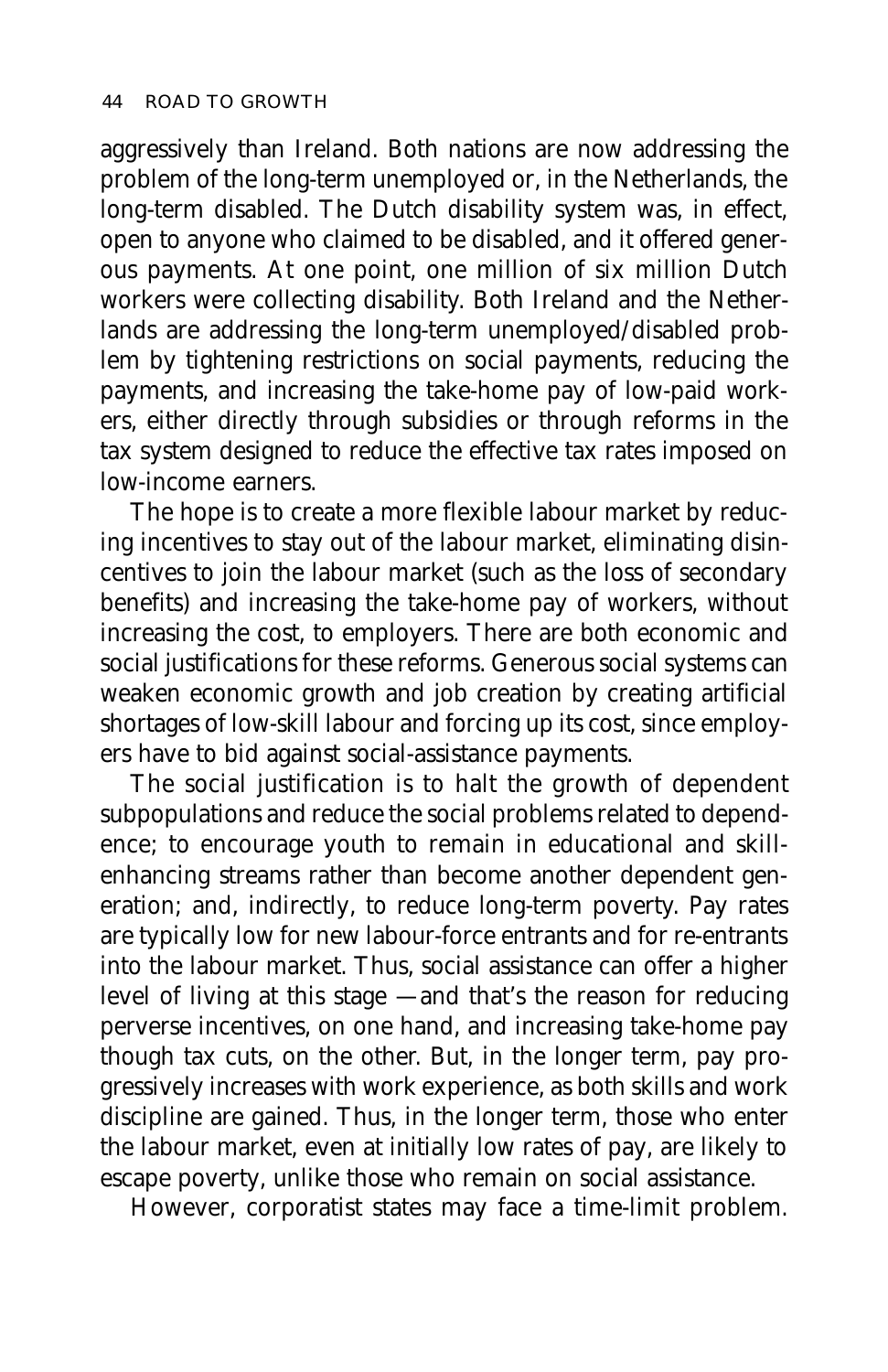Corporatist states must depend on consensus between key players rather than automatic market mechanisms. As union leaders readily acknowledge in both Ireland and the Netherlands, only the dire economic conditions of the 1970s and 1980s brought home the need for wage restraint and an improved profit performance. Now that the economies of both nations are doing well and the labour market is tightening, there are signs the agreements are coming unraveled, with increasing numbers of union members voting against agreements negotiated by union leadership. In Ireland, fiscal restraint is weakening, and government expenditures are growing rapidly, though the strength of the economy continues to generate strong tax revenues, and the government's overall fiscal position is good.

The Netherlands, even more than Ireland, provides a study of the time-limited nature of corporatist recovery. That's because the Netherlands has been through the corporatist cycle several times and has experienced both the breakdown of social consensus and its rebuilding. The recent Irish society-wide wage and tax agreements are Ireland's first large-scale experiments with the corporatist strategy.

In the Netherlands, a strong social consensus between unions, business, and government, including a harmonious agreement on the need for wage restraint, following World War II led to a prolonged period of growth. Wage restraint came unravelled in the 1960s and 1970s. Good times, supplemented by natural-gas revenues, led to increasing government expenditures. But government's appetite was even greater. Both taxes and the deficit rose dramatically. Spending was out of control. This was classic "Dutch disease".

Through the 1970s, Dutch unemployment, which had been virtually non-existent, soared. Dutch GDP fell relative to other advanced economies, and the deficit rapidly rose. Dutch unions aggressively bargained for every cent they could get. But inflation wiped away gains, and the economy continued to deteriorate both for unionized and non-union workers. These circumstances led to a breakthrough social pact on wage restraint in 1982 and a return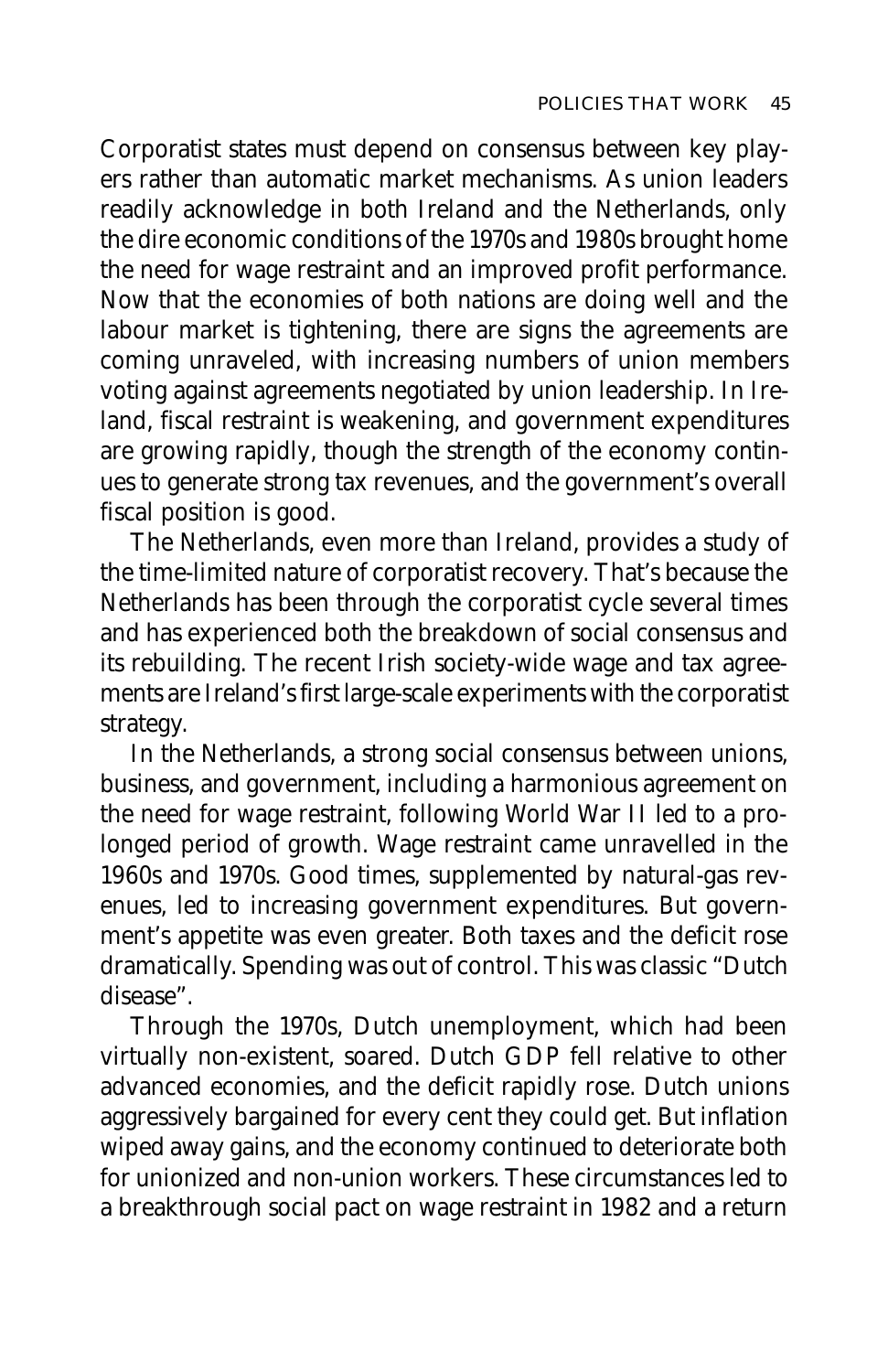to growth. This began to come unravelled again in the early 1990s, after the economy had returned to a higher growth path. Renewed wage pressure dramatically weakened Dutch economic performance in the early 1990s. This was enough to alarm the members of the social pact — labour, business, and government — back into an even stronger pact than before. This time the social partners added on a menu of significant government cuts and tax relief. This was under a new prime minister, Wim Kok, head of the Labour Party and former leader of the Netherlands' largest union federation. Kok, as finance minister in the early 1990s, was responsible for the first significant cuts in runaway welfare spending. By the mid-1990s, growth has resumed. This is the period policy-makers and journalists have dubbed the "Dutch miracle".

The corporatist model faces another serious problem in the pricing of labour. Labour rates are determined not by market forces but by agreement between powerful corporate bodies. This is remarkably similar to the much greater problem the planned Soviet-style economies faced, and the solution is remarkably similar. Economic policy-makers look to what is happening in other economies to set prices. The corporatist players in Ireland and the Netherlands look at labour costs in nearby nations and use this as a base, tacking on productivity improvements, currency fluctuations, and other adjustments.

#### **TROUBLED ECONOMIES**

As a point of comparison, Chapter 4 also looks at jurisdictions that have performed less well, Louisiana and Maine, though Maine boasts a somewhat more successful record.

Louisiana has long been a Southern laggard, yet it would seem better suited for economic growth than any other Southern state. It has a large population, creating a significant domestic market. It has the Deep South's largest city, New Orleans, which is situated on one of the world's greatest trade routes, the Mississippi River.

Moreover, unlike the other Deep South states, Louisiana is blessed with immense resource wealth, huge petrochemical re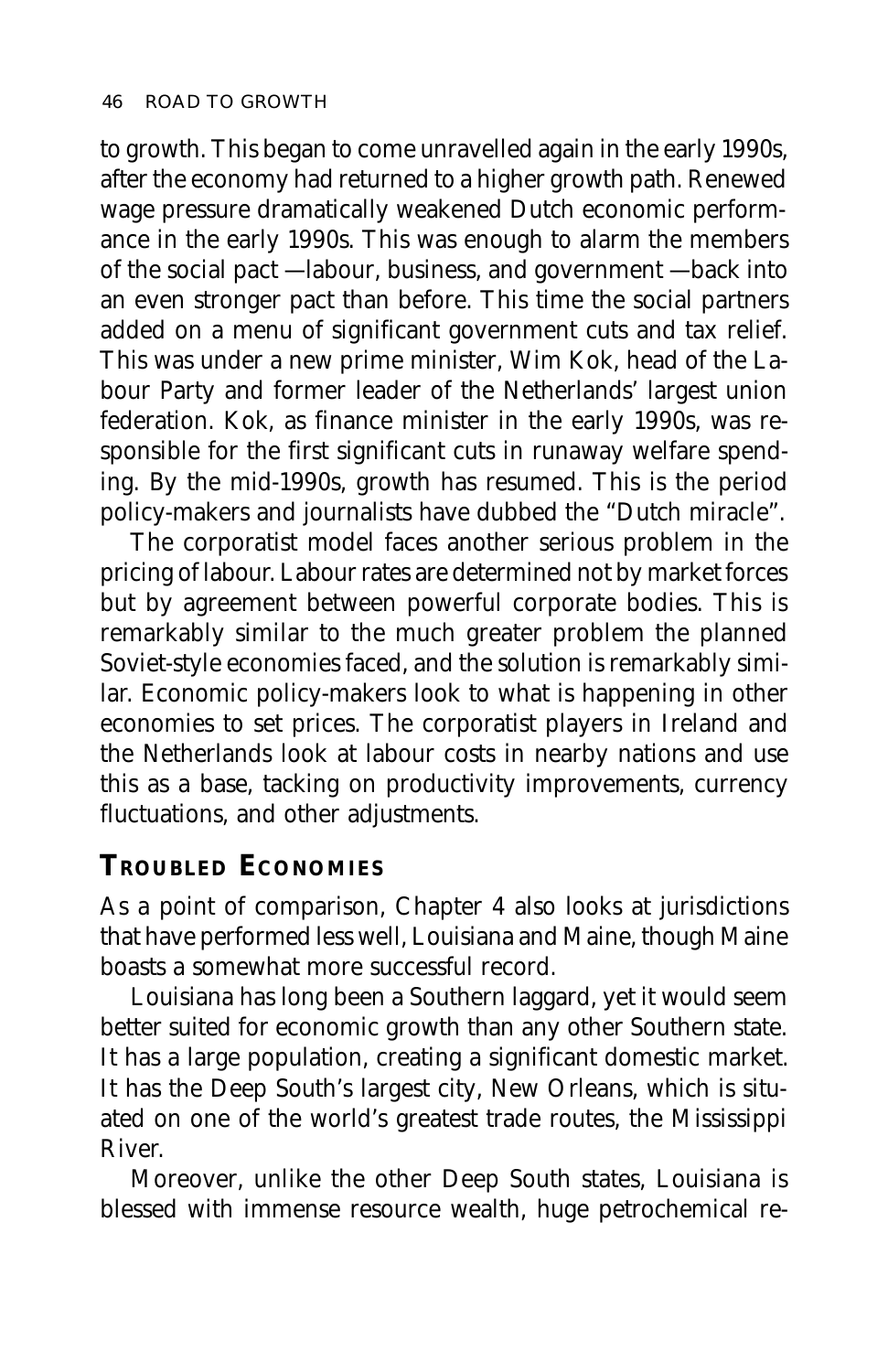serves.<sup>14</sup> Yet, more than other Southern states, Louisiana has a deeply politicized economy. This creates economic distortions, diverts resources from their most efficient uses, weakens government provision of real services, and creates a difficult climate for business. "Louisiana is the only southern state with a reputation for being hostile to business" (Holmes 1996, 29).

Perhaps the most telling episode in recent Louisiana economic history was the oil boom at the end of the 1970s. Because of the state's petrochemical wealth, state GDP skyrocketed as did state revenues. It was Louisiana's bout of "Dutch disease". Government grew larger, costs increased, and, unlike Texas and Alberta, the state did not use resource wealth to reduce taxes to offset the increased costs non-petrochemical businesses faced during the oil boom, as rich petrochemical companies bid up the price of labour, land, and materials. Survival became increasingly difficult for businesses that did not benefit from the petrochemical boom.

As a result, when the boom was over, Louisiana's economy nosedived. New non-petrochemical businesses had not been built, and existing businesses had been bloated and weakened by the boom. High levels of state spending through the boom did little to improve infrastructure or services. All informed observers I spoke with in Louisiana — from economists to senior government officials — believed the money had been squandered by the state government. They pointed to lack of infrastructure improvements to support this view. In the end, both the petrochemical industry and government activity increased costs through the Louisiana economy without offsetting these costs through tax reductions or useful government expenditures. This crowded out other activities and left the Louisiana economy devastated when the oil boom busted.

Maine, too, has underperformed the convergence effect. The state has long suffered from unusually high taxes by U.S. stand-

<sup>14.</sup> The phrase "blessed with" should be read ironically because resource wealth is too often a curse. Natural gas was the root cause of "Dutch disease" and resource-rich nations in general tend to grow more slowly than less endowed nations.